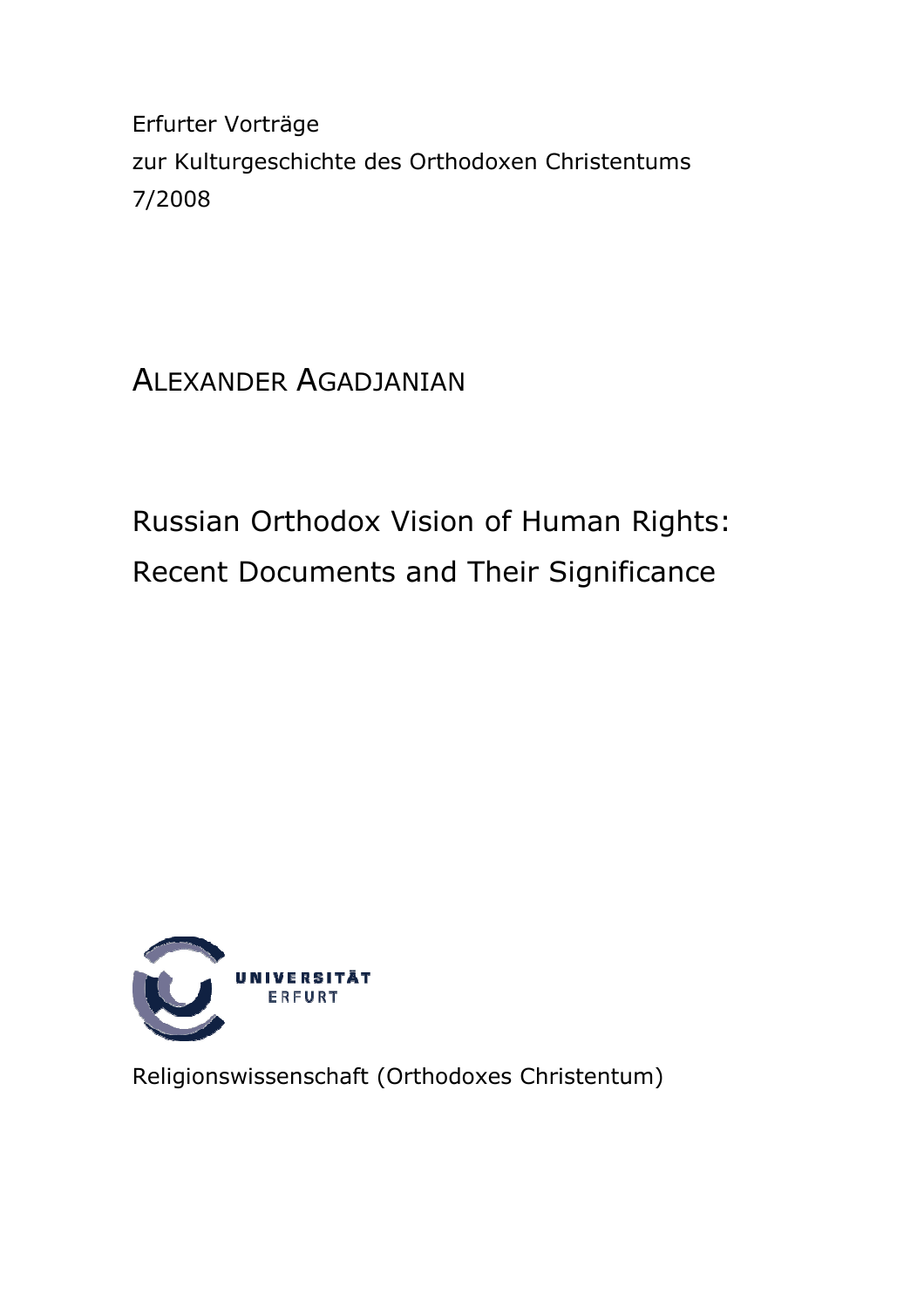Erfurter Vorträge zur Kulturgeschichte des Orthodoxen Christentums, 7/2008 ISSN 1618-7555 ISBN 3-9809090-4-2

© 2008 Universität Erfurt © 2008 University of Erfurt Lehrstuhl für Religionswissenschaft<br>(Orthodoxes Christentum) (Orthodoxes Christentum) (Orthodox Christianity)<br>
PSF 900 221<br>
P.O. Box 900 221 D-99105 Erfurt D-99105 Erfurt Deutschland Germany

P.O. Box 900 221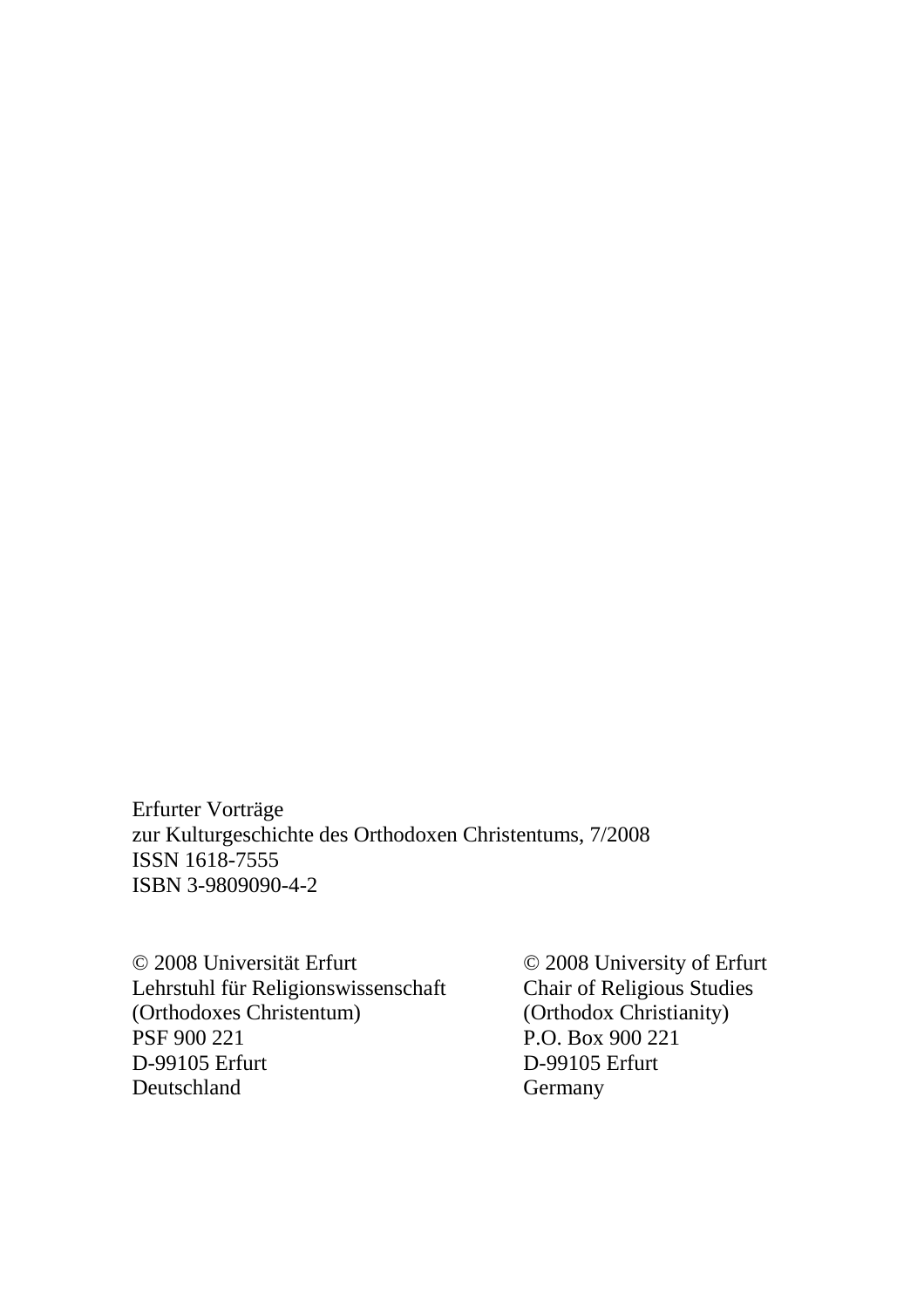#### Preface

Is Orthodox Christianity compatible with (Western) modernity? Does Orthodox Christianity accept at least some fundamental accomplishments of modernity, such as the inviolable individual human rights? What role do the problematic relations between Orthodox and Western Christianity in history play in this context? These questions pertain to complex and multidimensional issues that cannot be answered in a general, sweeping way. One thing is certain: there have historically been many problems in different Orthodox cultures due to the import and influence of Western modernity. The virulent Orthodox anti-Westernism accounts for this. Orthodox reactions also stem from the fact that modernization was often identified with Westernization in earlier periods. Yet, the very concept of modernization underwent significant changes in recent decades, especially in the wake of the ongoing globalization, and was deprived of its exclusive Western contours. The possibility of a "syncretic modernity", adapted to local cultural, social and political conditions, is not categorically ruled out any more. As a result, the discourse on "multiple modernities" (S. Eisenstadt) beyond the Western one has become a dominant pattern of thought in contemporary social and cultural sciences. In this reading, there may thus be a particular way to modernity for Orthodox cultures as well.

Things are, however, not as straight-forward as they seem to be. This is because numerous Orthodox clerics and thinkers, including the official body of the Orthodox Church, have often voiced critique of and objections to the most basic tenets of modernity. The contemporary Orthodox critique of the individual human rights is a case in point. In actual fact, these Orthodox thinkers challenge the entire humanistic and liberal background of the modern concepts as a consequence of secularization. Instead, they argue from a traditional and normative perspective still bound to the premodern period, but at the same time embedded in the modern discursive universe. The Orthodox Church of Russia, for example, has in a series of documents since the collapse of the Soviet Union officially formulated its own views on a variety of issues related to modernity. This is a rather unusual phenomenon in the broader Orthodox world, and few other Orthodox Churches have taken similar steps so far. It is thus a welcome development in many respects. It clearly shows that Orthodox Christianity is willing to address the issues related to modernity and that it does not solely remain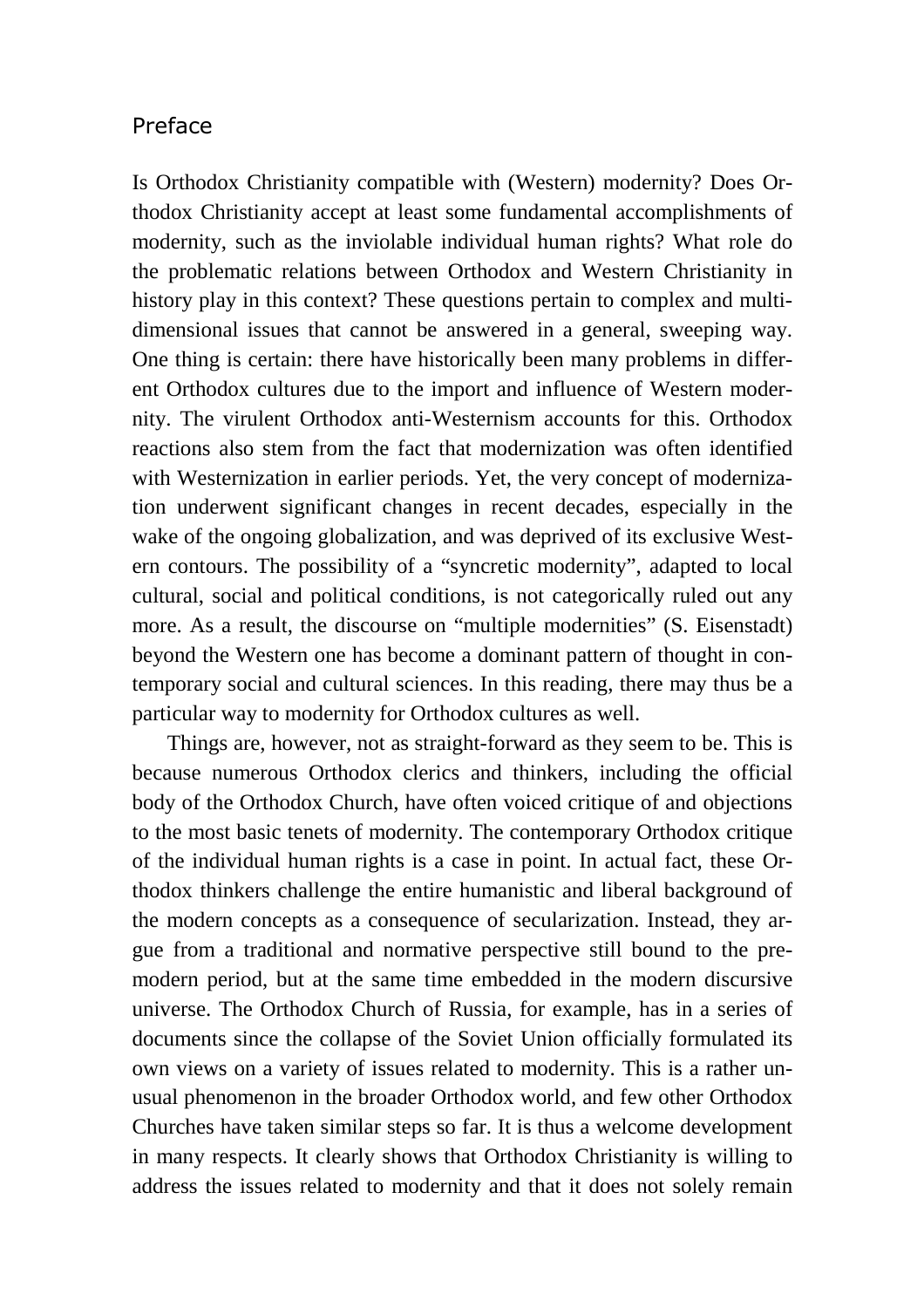attached to its "glorious past." But, at the same time, these documents reveal several crucial characteristics of the Orthodox Christian tradition and culture, which differentiate it in a fundamental way from Western Christianity.

The seventh issue of the *Erfurter Vorträge zur Kulturgeschichte des Orthodoxen Christentums* contains the contribution of Professor Alexander Agadjanian, who is an expert on the social, cultural and religious changes effected in the post-Soviet era and how they affect Russian Orthodoxy. His interests lie, among other things, in the analysis of the official documents produced by the Orthodox Church of Russia, their background, implications and significance. This is exactly what the present issue, which goes back to a lecture given at the University of Erfurt on October  $8<sup>th</sup>$ , 2008, is about. Agadjanian performs a close reading of some recent documents concerning the crucial issue of human rights from an Orthodox Christian perspective. He analyzes how the Orthodox Church of Russia has gradually articulated its own vision regarding human rights grounded in the Orthodox Christian tradition and how it takes part in the ongoing discussion about the universality of human rights. In addition, he shows the areas in which the Russian Orthodox vision of human rights diverges from related Western concepts and the consequences thereof.

Professor Agadjanian promptly provided us with the written version of his lecture to be published in this series and I thank him for this. My thanks also go to my new secretary, Ann-Christin Jahn, as well as to the doctoral students at the University of Erfurt, Brigitte Kanngießer and Sebastian Rimestad, who have in different ways decisively contributed to the preparation of this publication.

Erfurt, December 2008

Vasilios N. Makrides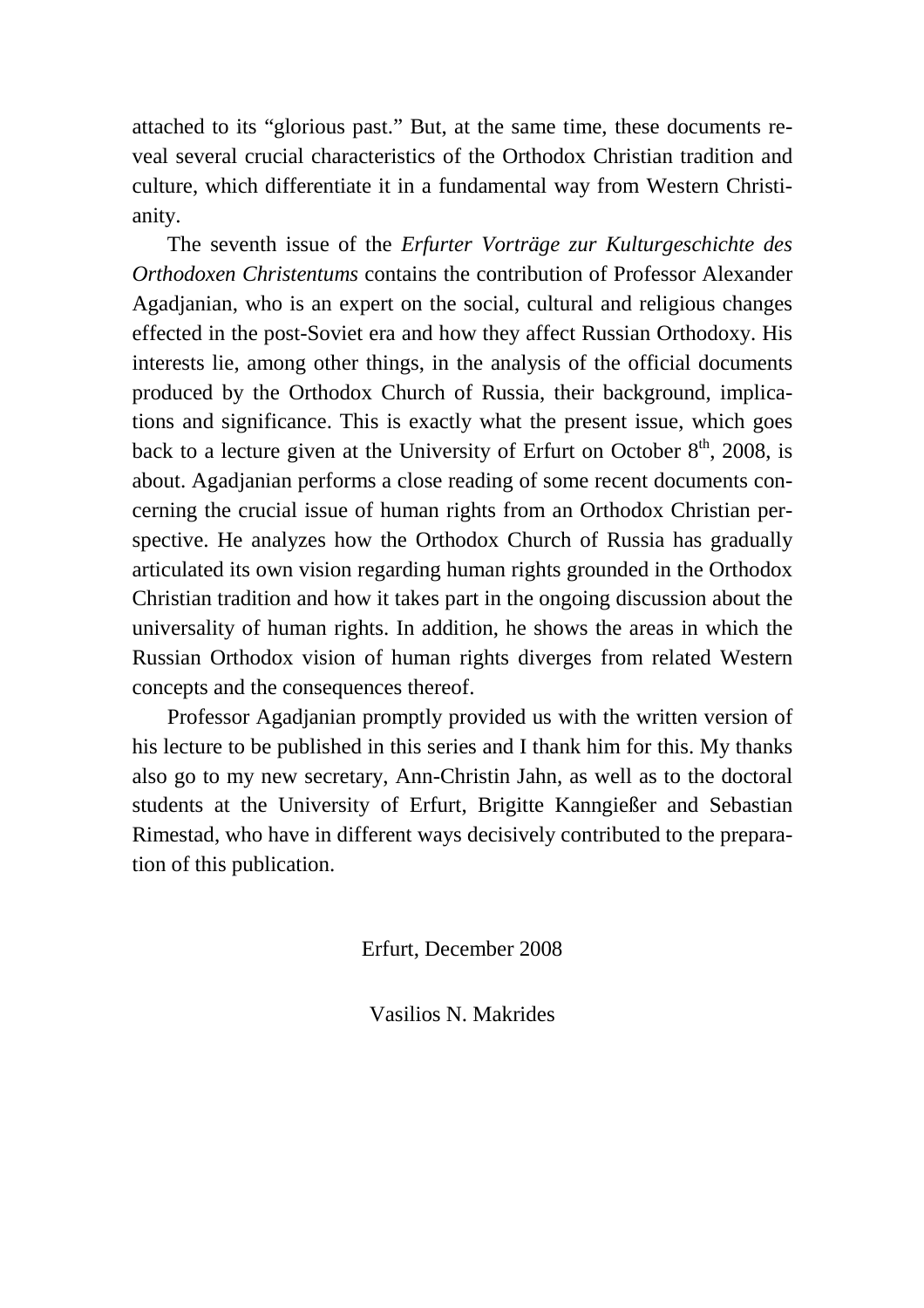# Russian Orthodox Vision of Human Rights: Recent Documents and Their Significance

# Alexander Agadjanian

### **Introduction**

This paper was prompted by my study of an ongoing debate around the concept and practice of human rights, initiated by the Russian Orthodox Church since the end of 1990s. Being initially pragmatic and political, this debate later acquired a wider scope and depth touching upon most profound discourses and meanings of the religious and cultural tradition. It became a debate on human nature, linked to the entire *problématique* of religious anthropology and political philosophy, the notions of freedom, dignity, modernity, civil society, and others. $<sup>1</sup>$ </sup>

It is no wonder that the issue of "human rights," or the "rights talk" became the prime trigger of the debate. The Russian debate is a belated version of a major discussion started with the 1948 UN "Declaration of Human Rights." The Declaration of 1948, echoing the historical  $17<sup>th</sup>-18<sup>th</sup>$  century prototypes (British, American, and French bills of rights and declarations), shaped a surprisingly enduring and prevailing language, a new "semantic universe;" Elie Wiesel called it "world-wide secular religion" (Wiesel 1999, 3); Michael Ignatieff called it "the lingua franca of global moral thought" (Ignatieff 2001, 320).

 $\frac{1}{1}$ Reflections on these matters can be found in *The Bases of the Social Concept of the Russian Orthodox Church* adopted at the Jubilee Bishops' Council in 2000 (Osnovy 2000); also in a few conceptual articles published in the late 1990s and in the early 2000s; then in a series of discussions and pronouncements in the mid-2000s, of which the most interesting was a round-table in August 2004 at the Moscow Danilov Monastery called "Freedom and Personal Dignity: Orthodox and Liberal Vision" (Round-Table 2004); in the *Declaration on Human Rights and Dignity*, approved by the World Russian Congress in April 2006 (Declaration 2006); and finally, in the document of 2008, *The Bases of the Russian Orthodox Teaching on Dignity, Freedom and Human Rights* (Osnovy 2008). This paper is mostly based upon the last text, with a few references on the previous ones.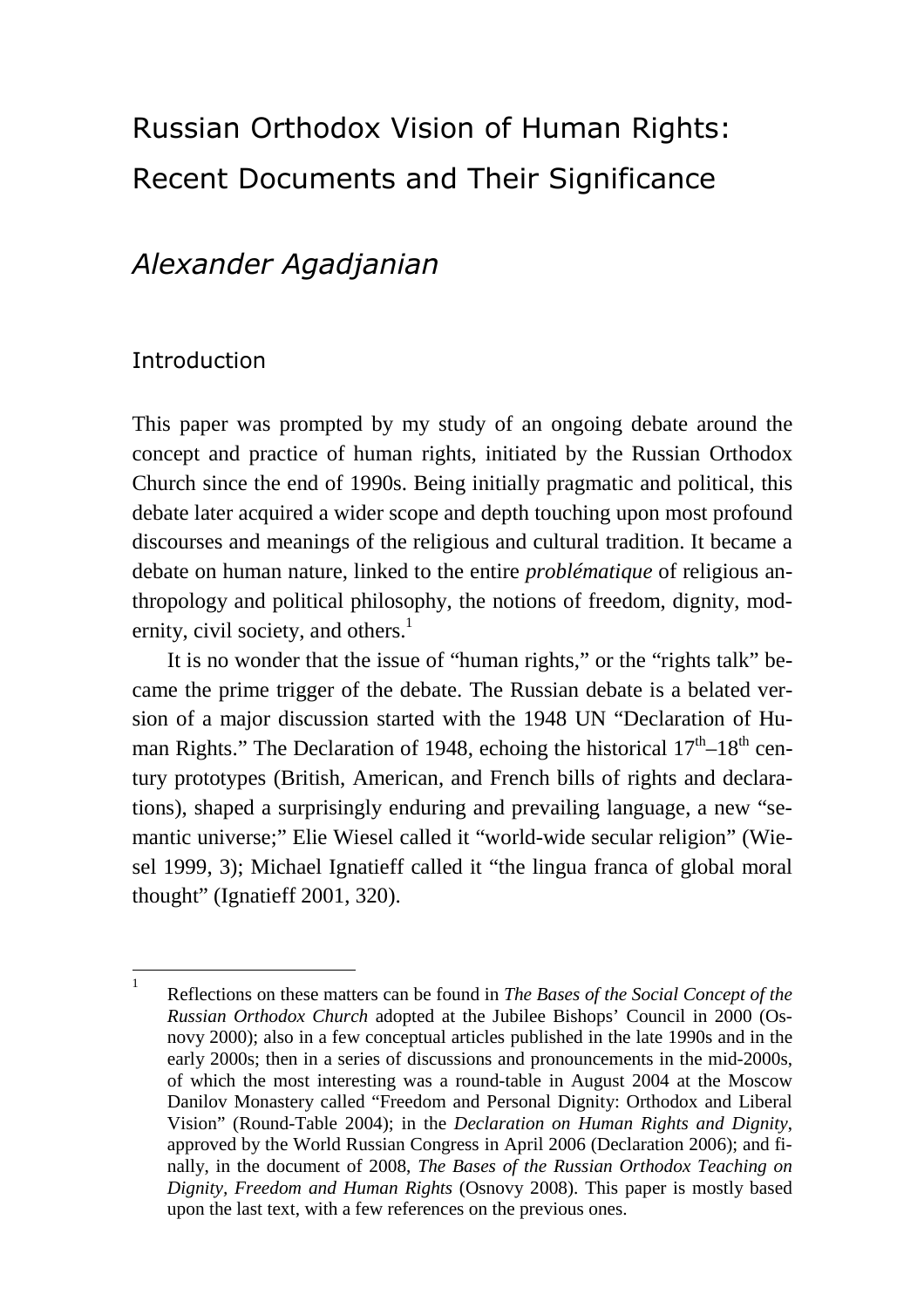However, the "rights talk," or the human rights discourse (hereafter: HRD), has been constantly defied by various forces that rejected its claim of universality. The HRD was criticized by the socialist governments; by Islamic and Asian thinkers and politicians; by Western Marxists and postmodernists. The Russian Orthodox search for an alternative to "humanrightism" is but the last example from this list of cultural responses. Nevertheless, despite the ongoing debate and criticisms from all sides, the language of human rights continues to be in vogue and, paradoxically, even the critics, finally, do accept this language, and, *volens nolens*, inscribe themselves into this "semantic universe." One of my objectives is to attempt to analyze this paradoxical acceptance-through-refusal.

In what follows I will analyze the recent, most comprehensive official document adopted by the Russian Church at the 2008 Bishop Council, called *The Bases of the Russian Orthodox Teaching on Dignity, Freedom and Human Rights* (Osnovy 2008) (hereafter: Document), making its analytical overview and then an attempt to grasp its overall cultural significance.

## The Analysis of the 2008 Official Document on Human Rights

#### *(a) Soteriological significance of the project*

Since the end of the 1990s the notion of "human rights," or what we can call "the human rights discourse," along with the notions of "dignity" and "freedom," became of increasingly frequent use in the publications and discussions of the Church establishment (mostly in the Department of External Relations of the Moscow Patriarchate) and Orthodox lay writers. In the beginning these discussions were polemically targeted against the human rights NGOs, who have unreasonably usurped, according to Church authors, the entire ideology and practice of human rights. Instead, Christian Orthodox intended to propose their own, alternative vision of human rights, with a different foundational approach and with different orientations and emphases.

Why is it important, in the opinion of the Church, to engage in the HRD? It is because, as Metropolitan Kirill of Smolensk and Kaliningrad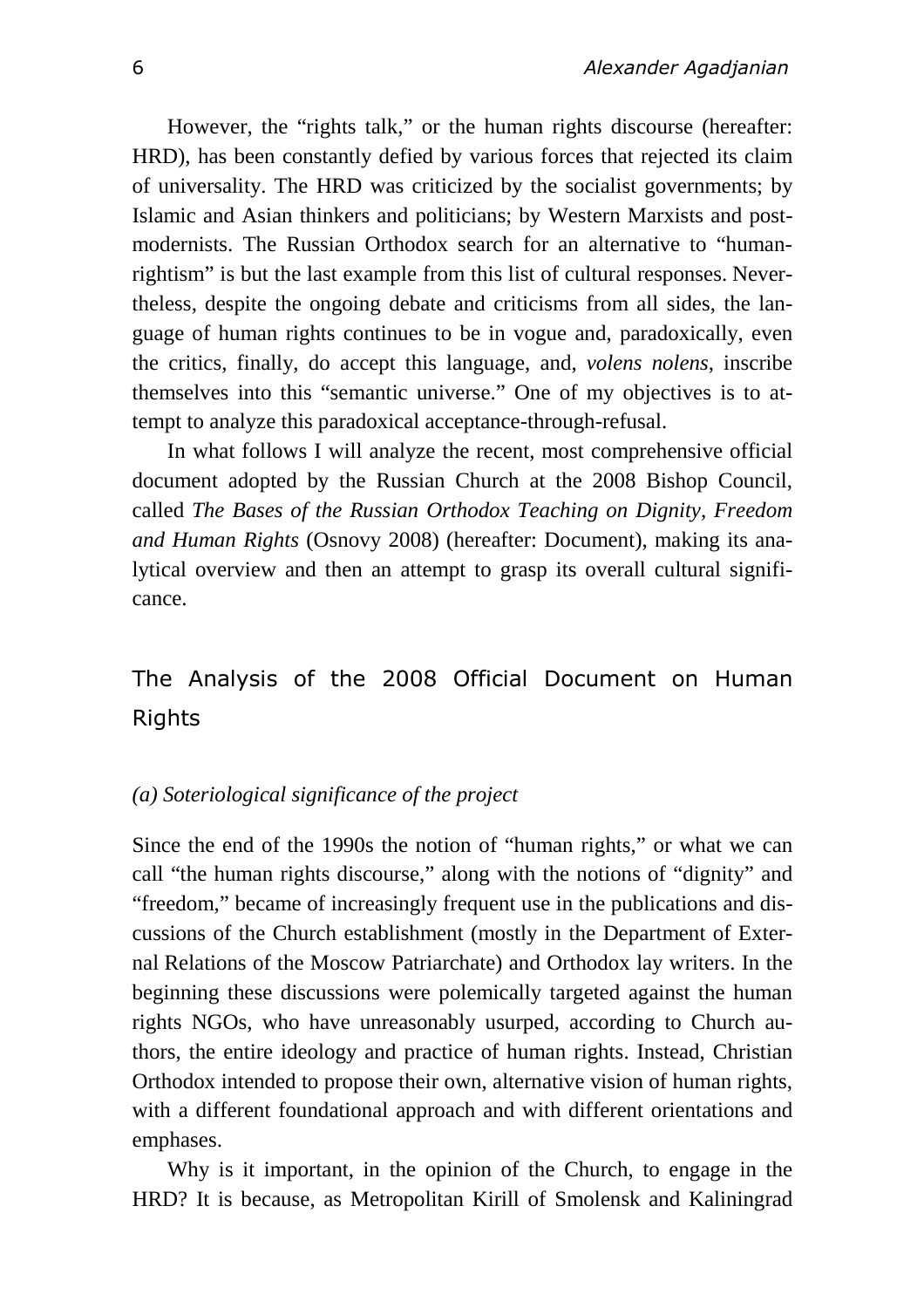stressed in his commentary at the Council when introducing the 2008 Document, the HRD acquires a *soteriological* significance. Why is it so? Because some of the rights, which contradict the Gospels and Christian morality, are being established as legal norms in some countries. These anti-Christian norms are imposed upon the believers, who are citizens and must comply with the changing legislation, and therefore the believers' salvation prospect is directly threatened.

### *(b) "Dignity," "freedom," and "human rights:" the issue of their Christian origin*

From the very first attempts to grasp the substance of an alternative vision of human rights, the Orthodox thinkers gauged the notions of human rights, dignity, and freedom with one major criterion: their compatibility, or affinity, with the Christian symbolic and doctrinal framework. It looks like these notions were initially seen as a certain part of the Christian legacy, or at least having Christian roots. In the last official Document of 2008 and the introductory comments by Metropolitan Kirill at the 2008 Bishops' Council, it was clearly stated that the notions of *dignity* and *freedom* are certainly connected to and derived from the Christian message, but later, under the non-Christian influences, the original Christian meaning in these notions has been profaned and therefore distorted. As for the notion of the *human rights* as such, it has *no* direct Christian origin, for it has direct divine determination *neither* in the Scriptures, *nor* in the Church Tradition. The idea of human rights is based not on Christian, but on already *modified* and *distorted* notions of dignity and freedom.<sup>2</sup>

Let us consider the interpretation of the key notions of *dignity* and *freedom*. The dignity in the Christian sense (the 2008 Document emphasizes that it operates with the *Eastern* Christian meaning of the notion, I.2), is related to the God's creative act, God's image and likeness, which is not

 $\overline{2}$ <sup>2</sup>In some previous pronouncements, Metropolitan Kirill was more positive towards (not only the notions of *dignity* and *freedom*, but also) the concept of human rights: he could say that the concept of human rights and individual liberties has on it "a spark of Divine truth" (Kirill 1999); later Kirill even called the human rights concept "one of the most powerful, positive ideas of the modern world" (Kirill 2005). In the 2008 Document, as we see, the borderline is clearly drawn: "dignity" and "freedom" are approved, in particular sense, as Christian categories, while "human rights" are not.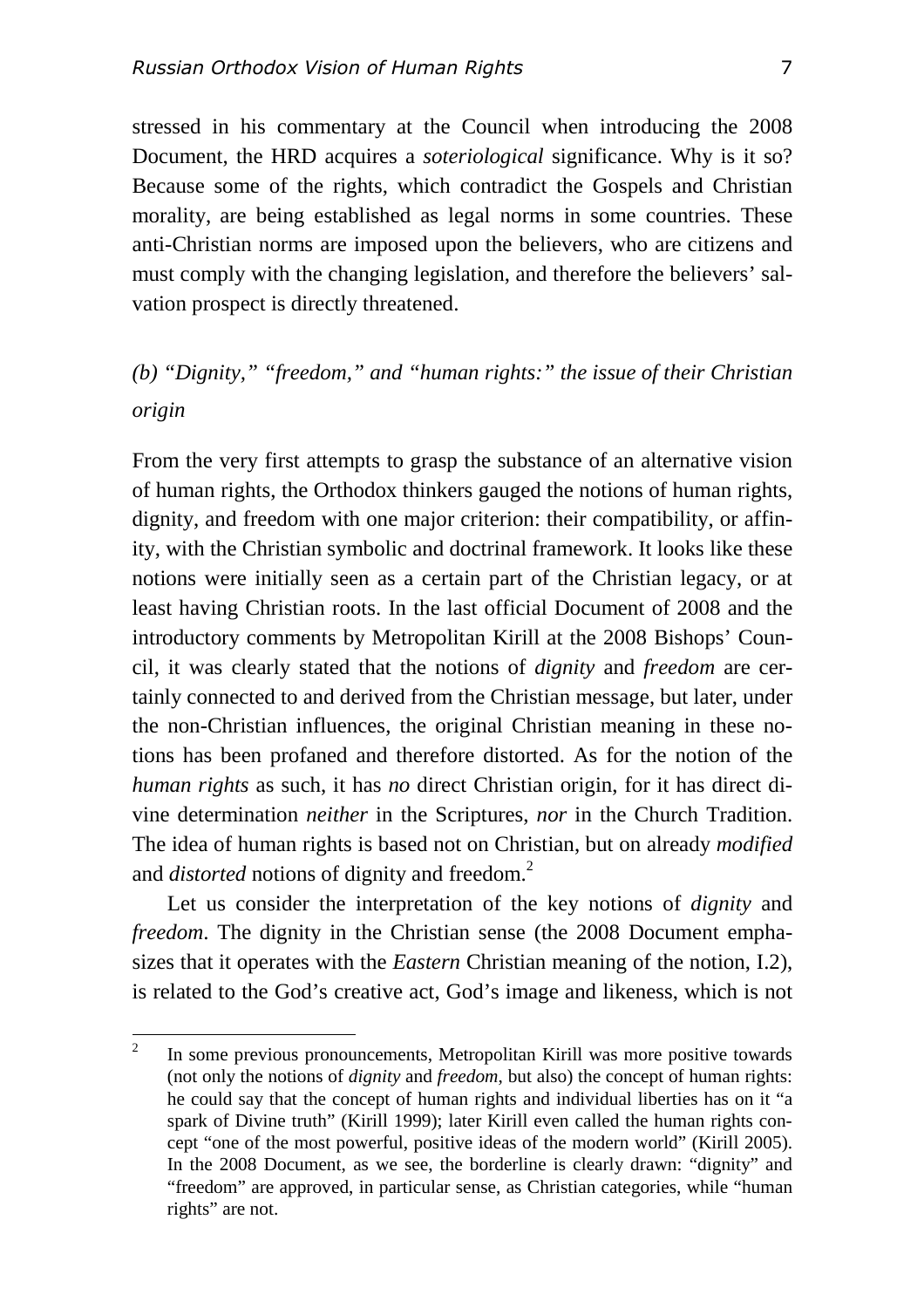erased by the original sin. Through *theosis* (θέωσις, deification), the adept seeks to discover the divine image in oneself. Therefore, the notion of dignity is moral (*nravstvennoe*), it does not go beyond this moral scale and is not morally neutral. *Theosis* means restoring the primordial image that existed *before* the original sin, and therefore, the notion of dignity can not apply to anything that is related to sin in Christian sense.

Freedom is the second important category, and its understanding relies upon two major points. First, freedom is not something that is the value for its own sake (freedom of choice as such). Second, freedom – in Christian sense – is precisely the freedom *from* sin, not freedom *in* sin (not freedom *to be* sinful). The text of the Document introduces two terms as used in the Eastern Orthodox tradition to distinguish two kinds of freedom: αὐτεξούσιον, freedom of choice in neutral sense, and ἐλευθερία, the freedom in the true Christian sense, freedom from sin (related to dignity in the sense described above)  $(II.1)$ .<sup>3</sup>

This means that, according to this theological reasoning, the human rights can not be considered as something related to the highest values or as a dominant cultural paradigm, because the HRD has no direct Christian roots and can not be higher than the spiritual goals set in the Christian teaching (III.2). The moral scale, accordingly, is higher than the law; the divine truth is higher than all human establishments and institutions. Ergo, for example (this is an example given in the Document), there can be no

 $\overline{3}$ This vision of freedom is in line with the previous discussions published earlier. In fact, these earlier texts were at times much harsher in terms of the critique of the "liberal ethos" (and the liberal meanings of dignity and freedom). Liberal ethos was called, for example, a "universal non-spiritual culture grounded upon the fallen man's unlimited freedom which is conceived as the absolute value and the measure of truth" (Osnovy 2000, XVI. 3). Liberalism, wrote Metropolitan Kirill, places the "fallen man," who "abides in sin," at the center of the "anthropocentric universe" (Kirill 1999). This "unlimited freedom" is in fact the "emancipation of the sinful individual, and therefore, the deliverance of the sinful potential of the human person. The free person can reject anything that binds him, everything that prevents him from the affirmation of his sinful self" (Kirill 2000a). The freedom in this case equals the "freedom of sin," a "self-will" *(svoevolie)*; the human self becomes an autonomous subject of individual rights devoid from divine reference (Osnovy 2000, IV.7). Liberalism is an emancipation of the human being from divine image (Nikiforov and Makarii 2004). Liberalism's last and now dominant "stage of degeneration" is libertarianism, a manifestation of apostasy (Round-Table 2004, Narochnitskaia). This extreme liberalism/libertarianism goes as far as negating life reproduction through accepting the rights of abortion, homosexual unions, and euthanasia (Ibid., Shafarevich).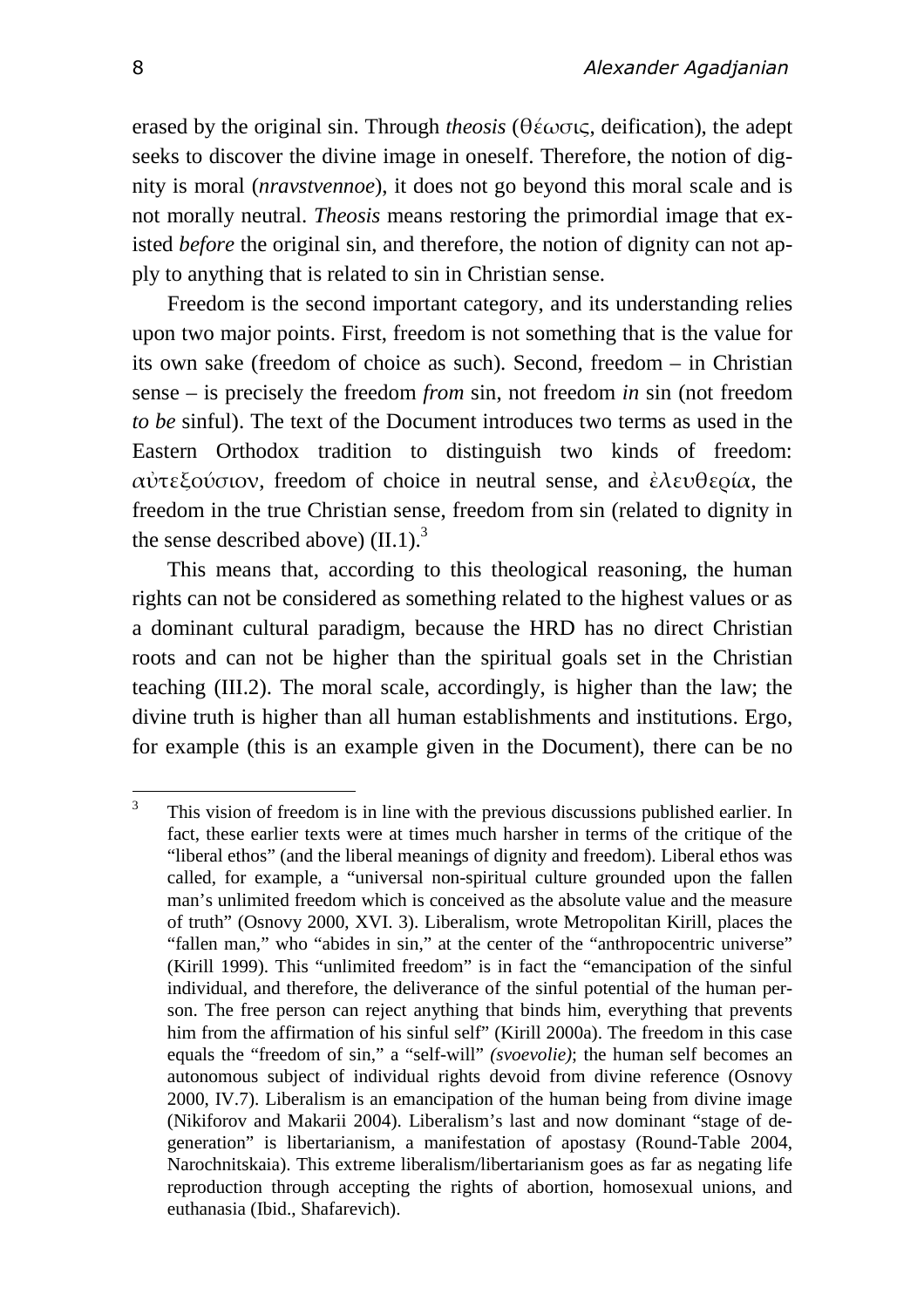justification of offences against the believers' feelings with the references to the freedoms of speech, creativity, or expression. 4

Naturally, the HRD and the norms that are derived thereof can not be accepted if they contradict the divine truth and Christian morality. Interestingly enough, at this point the Document introduces also the notion of "natural morality," which is coupled with, but not opposed to, the "gospel's morality" (*evangelskaia ili estestvennaia moral* – "gospel's or natural morality") (III.3). (The elaboration of this distinction goes beyond this paper's scope, however). The examples of the legal norms that contradict Christianity are those norms that "support sins" like sexual license and perversions; the cult of profit and violence (*kult nayhivy i nasilia*); also abortion; euthanasia; use of human embryos in medicine; experiments changing the human nature etc. (Ibid.).

#### *(c) Harmonizing human rights with Christianity?*

After this clear opposition – Christian (natural) versus secular value systems – the Document's next step, however, is to try to *harmonize* the Christian Orthodox tradition with the HRD. This leads us to the central issue of the whole project: the compatibility of the liberal secular ethos and the Christian Orthodox ethos. The intention of "harmonization" is by itself emblematic: the very term "to harmonize" has been crucial from the very early publications on the subject by Metropolitan Kirill and other members of his group (see Kirill 2000b, where he spoke of "combination" and "harmonization"). As we see from the 2008 Document, this goal was finally officially integrated, though it must be stated that there have been, certainly, disagreements on this matter. The disagreement were, namely, over the extent, or degree, in which liberal and Christian Orthodox ethos are compatible and, therefore, capable to be "harmonized." Metropolitan Kirill himself might say, quite radically, that the presumption about freedom as "both the goal and means of human existence" and about the "absolute value of human person" is common for liberalism and Christianity (Kirill 2000a); Andrei Kuraev stressed the Christian origins of the freedom of religion (free-

 $\Delta$ Here certainly we can feel an allusion to the scandalous anti-religious art works, which were the Russian replicas of the similar world blasphemy cases mostly related to Islam, but also to other faiths. On the most celebrated case, the "Caution: Religion!" art exhibit, see Agadjanian 2006.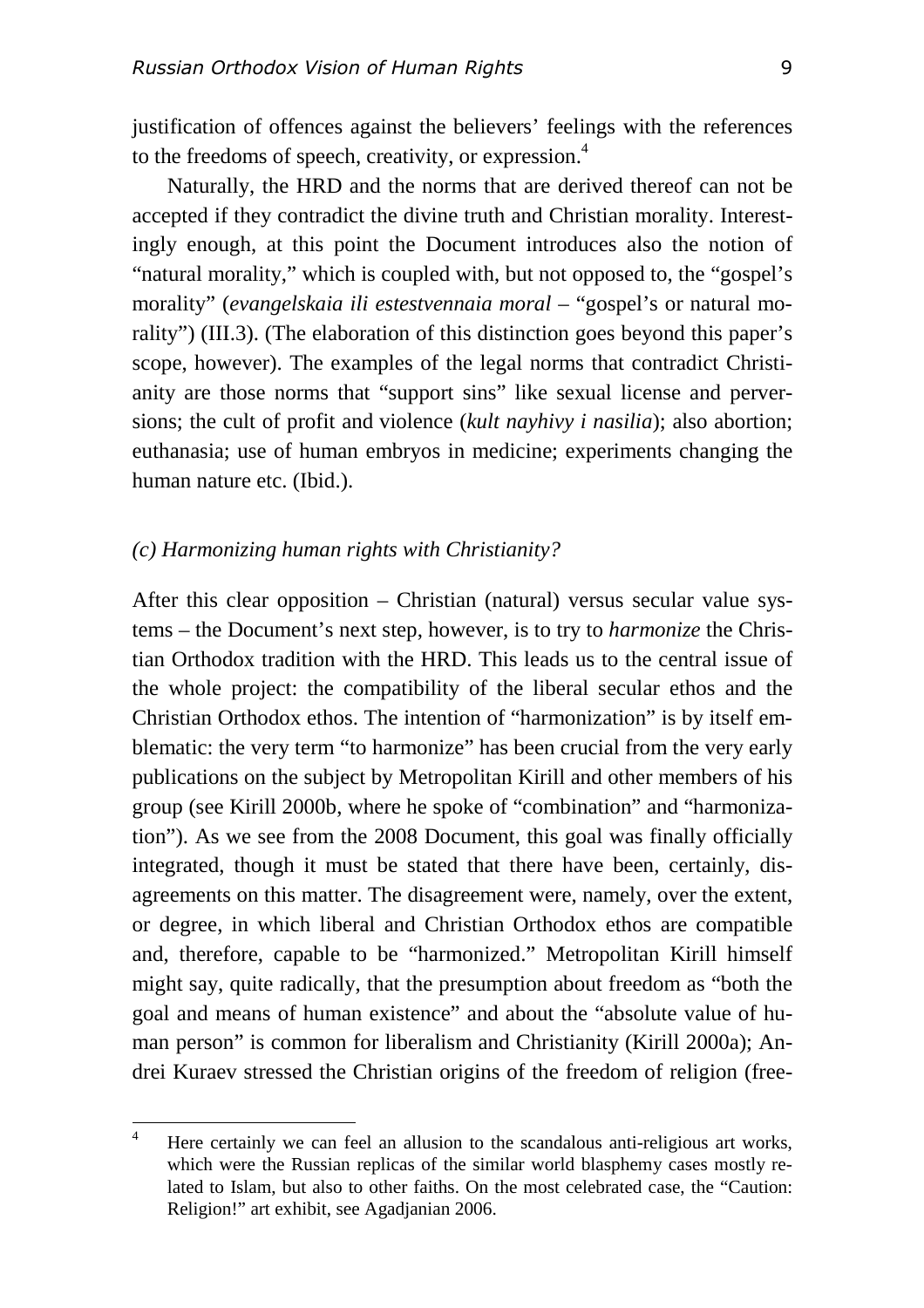dom of conscience), which was the source of all other individual freedoms (Round-Table 2004, Kuraev); a State Duma deputy Sergey Popov pointed out that the liberal "harm principle" (freedom may be only limited by another's freedom) is simply a form of the "golden rule" of Christian ethics; and the ideas of democracy and pluralism come out of the same source (Round-Table 2004, Popov).

Yet, this opinion has never been unanimous. There have been opinions which simply denied any affinity, any synthesis, or indeed any connection between liberalism and Christianity and which would rather see them as "the two opposed religions," of which the "religion" of liberalism is aggressively targeted against Christianity (Round-Table 2004, Shafarevich; Osipov); if liberalism is an apostasy, a deviation, there can be no way for Christians to negotiate with it. It is interesting that Metropolitan Kirill has sharply criticized this nihilism in one of his talks, thus trying to defend his position of "harmonization."<sup>5</sup> *The Bases of the Social Concept* of 2000, as a compromise text, was restrained and cautious about the possibility to "combine" liberal and Christian Orthodox ethos. Kirill himself has been very ambivalent: he agreed that liberalism *reflects* an apostasy that goes back to three sources: Renaissance, Protestant Reformation and Jewish late-medieval philosophy (Kirill 1999; restated in Kirill 2004). This distortion has created the Western idea of human rights, which can not, as we have already seen, be related to Christianity.

Yet, all this been said, the final verdict, as expressed in the 2008 Document, is that some kind of harmonization *can* and *should* be found. How then can we harmonize these two value sets, related to very different meanings of dignity and freedom? The answer is as follows: there should be, first, a differentiation within the scope of human rights to those that are admissible and those that are not; and second, there should be established a hierarchy where the human rights are subordinate to the higher, Christian values. The condition for the rights to be recognized is that they "do not contradict the divinely instituted moral norms and the traditional morality based on these norms." And the Document continues (III.5): "The individ-

 5 Kirill said: "…[S]ome propose to reject completely the concept of human rights and declare it the biggest foe of the traditional Christian mind. The millennial Church tradition, however, suggests that we deal differently with various systems of views that contain a piece of sound thoughts close to Christian ideas. The Church's principle has always been a careful collecting of smallest grains of truth scattered within the human experience of learning." (Kirill 2005).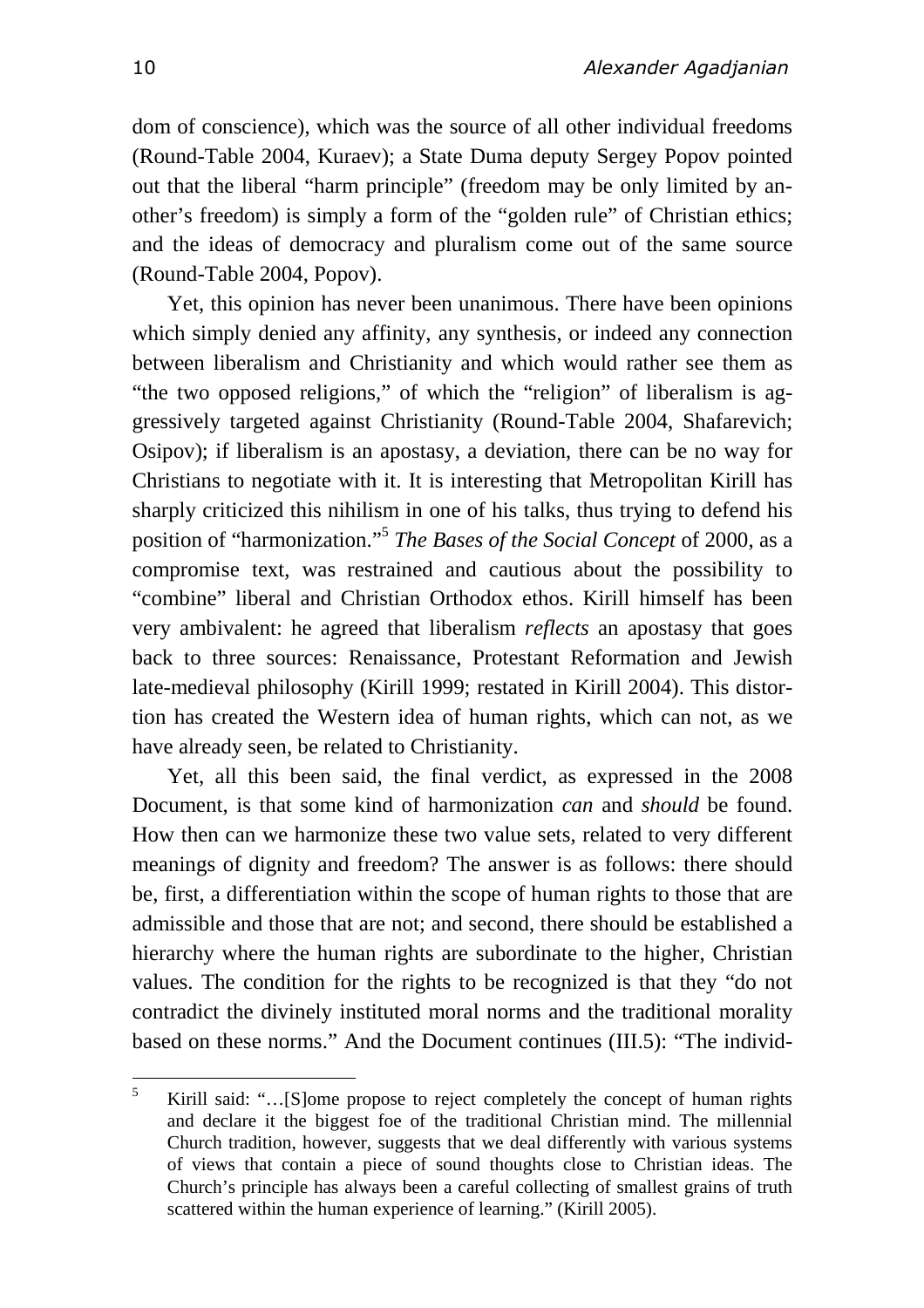ual human rights can not be opposed to the values and interests of the Fatherland, the community and the family. The realization of the human rights can not serve to justify the offence against religious sacred things (*sviatyni*), cultural values, and the people's identity (*samobytnost'*)."

In this citation we already see some important emphases concerning the limits of the individual human rights. Yet, in principle, some of the rights are recognized in Christian terms, and overall, the Document of 2008 assigns to the HRD a preparatory, auxiliary function, praising "its possible role in the creation of favorable outward conditions for the enhancement of the person on her path to salvation" (IV.1).

#### *(d) Rights that are recognized as valid – but with Christian interpretation*

While introducing a few rights as valid, legitimate in Christian terms, the Document supplies respective interpretations; and the interpretations are, indeed, the most important thing here. Let us enumerate these recognized rights as they are put in the Document:

 *The right for life* comes first. Life starts at the moment of conception, therefore, abortion is a murder. However, the death penalty is not rejected straightforwardly, because, the Document states, such a rejection is not confirmed by the Scriptures; rather than rejecting death penalty, the Church should provide generous support and solicit mercy for the convicted. Overall, it is stated that the earthly life of the individual is not the end in itself; and in fact there are "heavenly values" or the "values of one's Fatherland" that may be higher "for the Orthodox Christians" (*dlia pravoslavnykh*   $\kappa$ *khristian*) than the value of an individual life.<sup>6</sup>

*Freedom of conscience* comes next, and the Document reveals a very mixed attitude toward this notion (the previous Church statements, including *The Bases of Social Concept* of 2000, showed a similar ambiguity). On the one hand, it is recognized that this freedom can be in line with the divine will if it protects from an arbitrary interference into the inner life of a person; this freedom also helps the Church to keep independence from the secular state and within the secular society. However, the *legal* principle of

<sup>6</sup> This passage with its failure to directly oppose the death penalty and to recognize the highest value of life was sharply criticized by many commentators of the Document.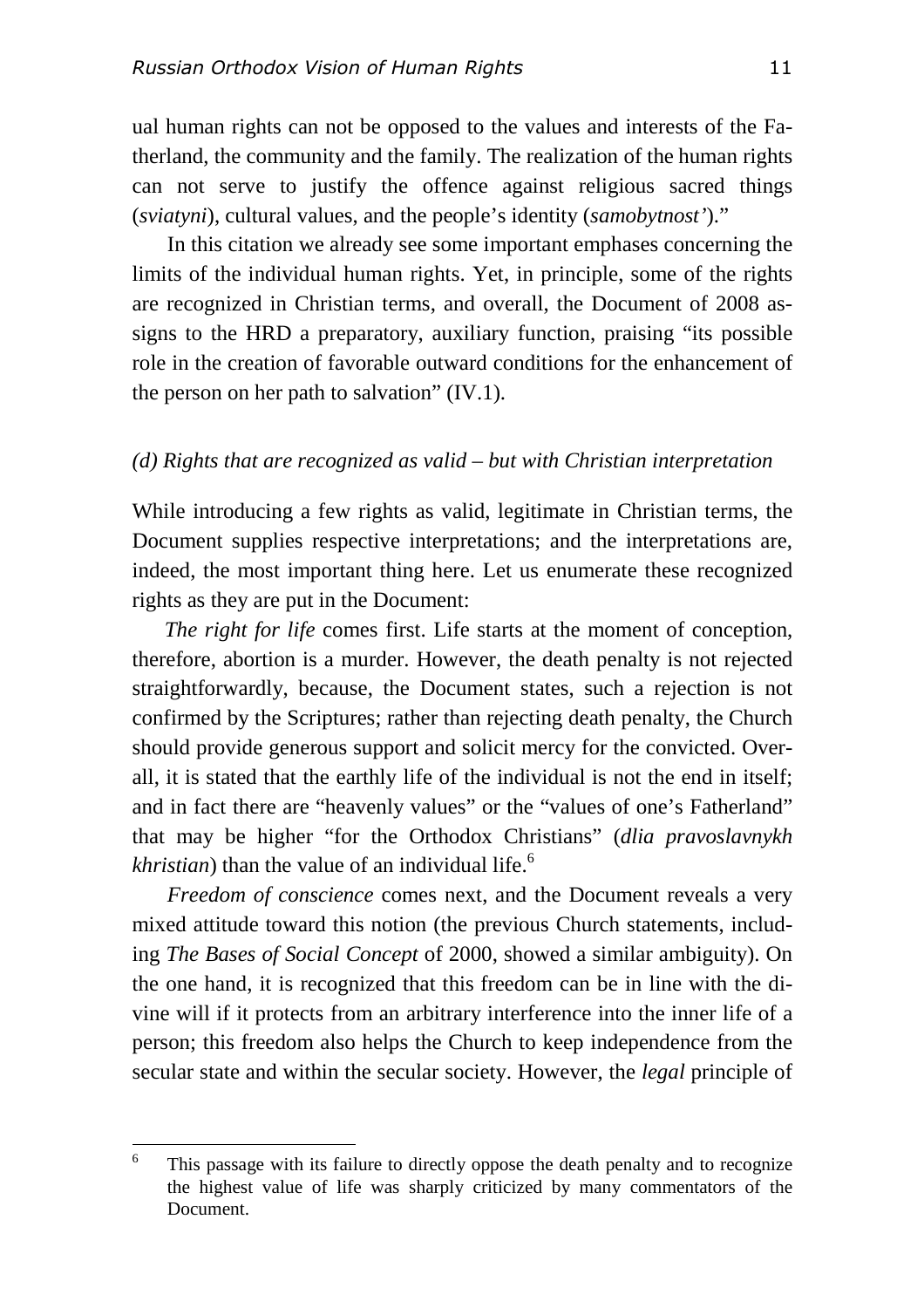the freedom of conscience as such is a witness of apostasy, and the Church can not admit neutrality, relativity and equal truths of all faiths.

*Freedom of speech* is also recognized as very important; however, the emphasis in the interpretation is made not on the very *right* to pursue this freedom, but rather on the *responsibility* of a person for his/her speech; and, particularly, any freedom of speech is rejected if the spoken words can spread sins, instigate strife in society and especially when they offend national and religious feelings. The *Freedom of artistic creativity* has the same limits: the artistic expression can not offend other people, promote cultural nihilism and, in particular, contain sacrilege toward the holy symbols and objects of a religion.

*The right for education* means not only acquiring knowledge, but also the right to be brought up in line with the Creator's design; education should correspond to the cultural tradition of a nation, and the believer must have the right to receive "knowledge about the religion that shaped the culture he lives in."

*Civic and political rights* come next, and, indeed, this passage, devoted to the very central set of rights as understood in the Western HRD, seems to be rather ambiguous in the 2008 Document. In the beginning paragraph, the Document does recognize the importance of the civil and political rights. Then, however, the Document delves into the issue of the common good, which is valued higher than egoistic individual goals; it refers to the Russian Orthodox tradition of togetherness (*sobornost'*) that puts clear limits to the realization of civic/political rights: within the *sobornost'* paradigm, the unity (not the strife) in society is crucial, and this has evolved into a good tradition of cooperation (*sorabotnichestvo*) between state and society "in the regions served (*okormliaemykh*) by the Russian Orthodox Church;" and although the danger of the total unmotivated control over the individual may threaten the dignity of the person, in some situations, for the sake of the common good, some degree of such a control (over the individual) can be required and accepted. Overall, in this section the central set of rights – rights to challenge the state and society and to vindicate individual selfness – are strongly limited, and the emphasis is made on reconciliation rather that opposition, on unity rather than disputes, cooperation with the state rather than individual's face-off with the state  $(IV.7)$ .<sup>7</sup>

 $\overline{7}$ <sup>7</sup>Compare, in previous writings, direct criticism of democratic competitiveness by Father Vsevolod Chaplin and Metropolitan Kirill: Chaplin 2005, Kirill 2005.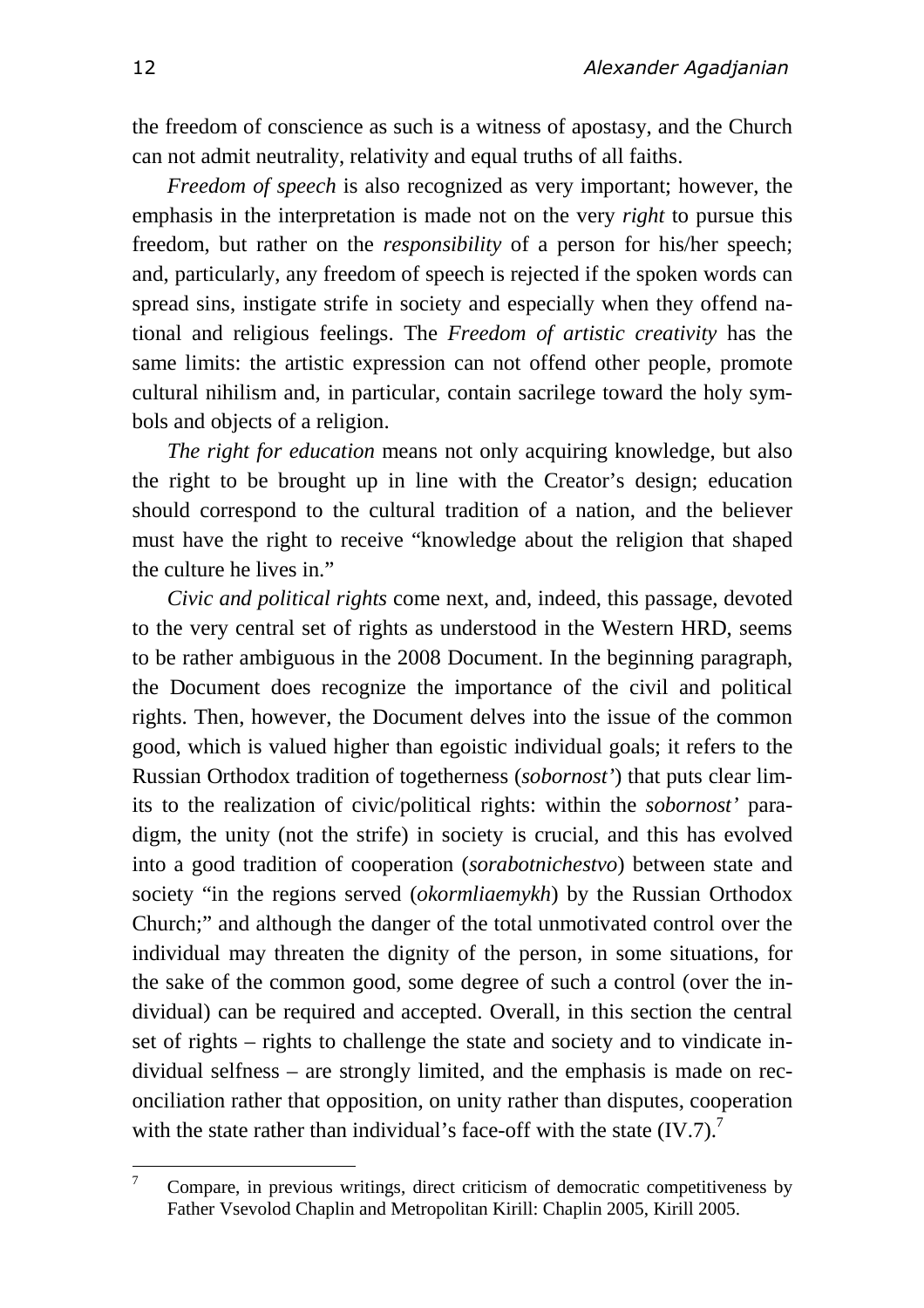*Socioeconomic rights* come next in the list of accepted rights, and the Church stresses the legitimacy of the property rights, the right for work, for protection from employers, but also the right for free entrepreneurship, as well as the right to a decent life quality. Yet, the stipulation for these rights to be legitimate is keeping central their "moral dimension" and their inferiority to the religious goals. The crucial issue of these rights is "to prevent confrontation and disparity" in society (IV.8). Overall, the emphasis in this paragraph seems to be in line with the old anti-liberal tradition of promoting the "second generation rights", as has been typical of the socialist critique of the HRD.

*Collective rights* (IV.9) are discussed separately and opposed to the individual rights. Overall, there is an attempt to create a balance between individual and collective values, but the very fact of introducing this special paragraph means an emphasis critically directed against the individual focus of the Western HRD. The critique of individualism has been central to the discussions from its very start, although the text of the Document avoids any sharp polemics on the issue. The family rights seem to be the main form of collective rights, but then a few other follow, including, symptomatically, the right of a collectivity to "preserve its cultural legacy and inner norms regulating the life of various communities," which is an obvious allusion to the protection of the collective rights of religious communities.

Then, in Part V, the Document goes on in outlining the *practical* principles of the human rights advocacy in Orthodox terms. Interestingly, once again, we can see here a shift from the classical Western HRD (a clear juxtaposition of the individual freedom to arbitrary powers) to an entirely different approach. As it is stated in this section (using a phrase that sounds implicitly polemical toward the classical Western HRD),

in the contemporary world the human rights are violated, and the human dignity trampled, not only by the state authorities, but also by transnational corporations, economic organizations, pseudo-religious, terrorist and other criminal communities (V.2).

In the following list of particular activities that the Church would support, religious freedom (in a particular sense we have seen a few paragraphs above) comes first and opposing the crimes related to religion and nationality comes second; only then comes the "classic" protection of individual rights against authorities, and then follows a list of formulations that are quite specific and not fitting into the classical HRD: protection of the vic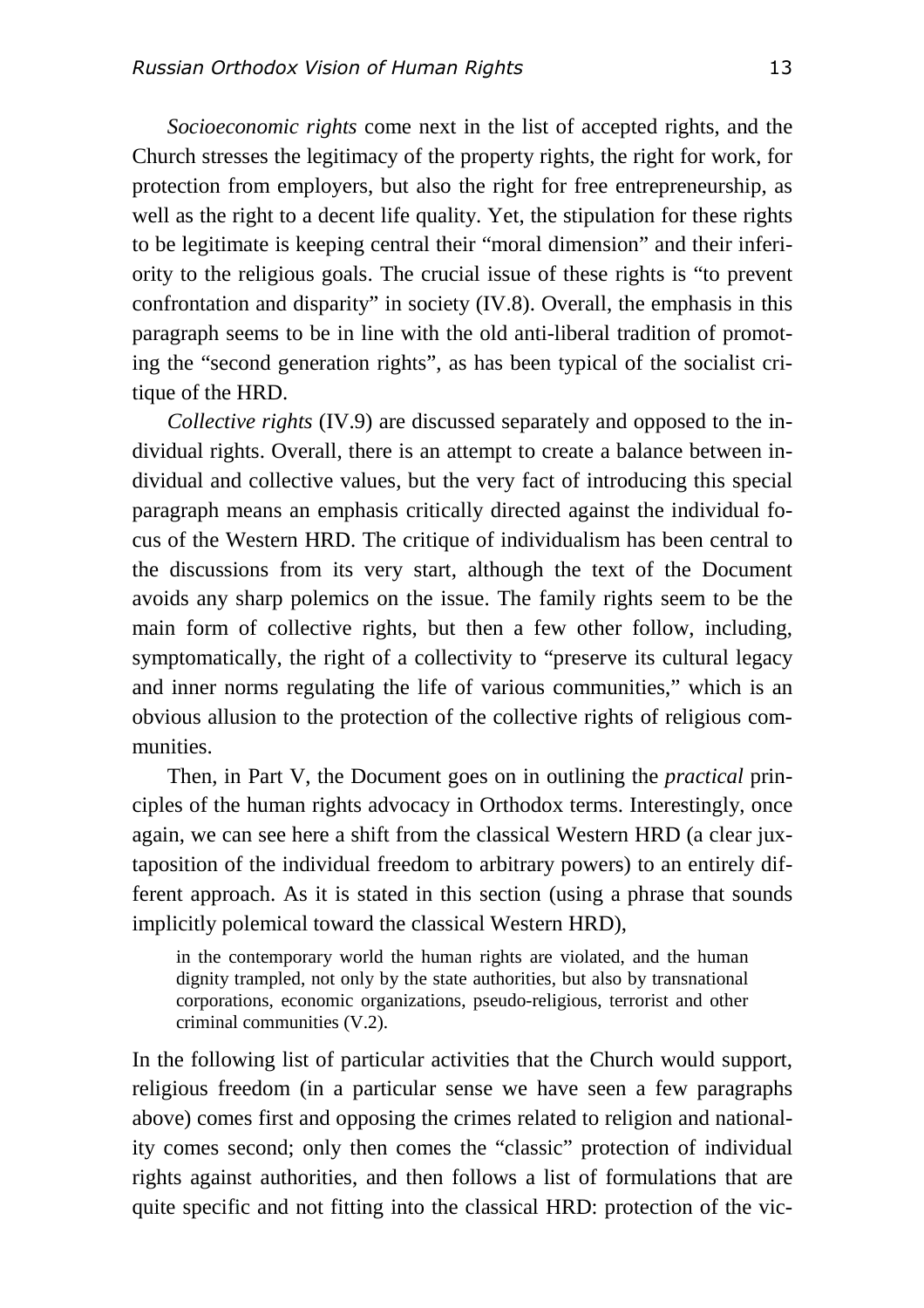tims of conflicts; of the military during their service; and some other emblematic points, such as the protection for the victims of the "destructive sects" and "protection of right of nations and ethnic groups to preserve their religion, language and culture" (V.3).

The Document ends with a statement showing the intent of the Orthodox Christians, while respecting the opinions of other social groups,

to keep the right of participating in the arrangement of a society in such a way that would not contradict their faith and moral principles. The Russian Orthodox Church is ready to promote these same principles in the dialogue with the world community and in cooperation with other faithful of the traditional confessions and religions  $(V.4)$ .<sup>8</sup>

# Overall Significance of the 2008 Document: Major Emphases and Ambivalence

It is remarkable that the Russian Church continues to create this kind of official documents (starting with *The Bases of the Social Concept* of 2000), which are the result of more or less public discussion and which are audaciously addressing various social and political issues, thus radically breaking off with the traditional indifference to these issues, the otherworldliness or, rather, a certain liturgical narcissism, the inability to pronounce and to impact the social life outside the divine service, – all which have long been a target of criticism of Eastern Orthodoxy in general and the Russian Church in particular. It must be said that this genre of official statements is exceptional in the Eastern Orthodox world, and a supposed influence of the Western Churches does not seem unrealistic here.

We can assume that the Document 2008 has been a pinnacle of the entire discussion on human rights, and in this sense it may be seen as a summary of the Russian Orthodox vision and approach to the issue. The Document avoided direct polemic and most implacable criticism of the Western HRD, as has been the case in some more radical texts and pronouncements over the last few years. It also avoided direct confrontation with the liberal human rights NGOs, whose critique of clericalism and

 $\mathbf{R}$ <sup>8</sup>"Traditional" in this case refers to a semi-official classification used in the Russian public discourse; "confessions" in this context include Christian denominations and some non-Christian faiths. We will not speculate here on which of them could have been included in this case. There is an extensive literature on the notion of "traditional religion" and its implications to legal, political and inter-religious practices.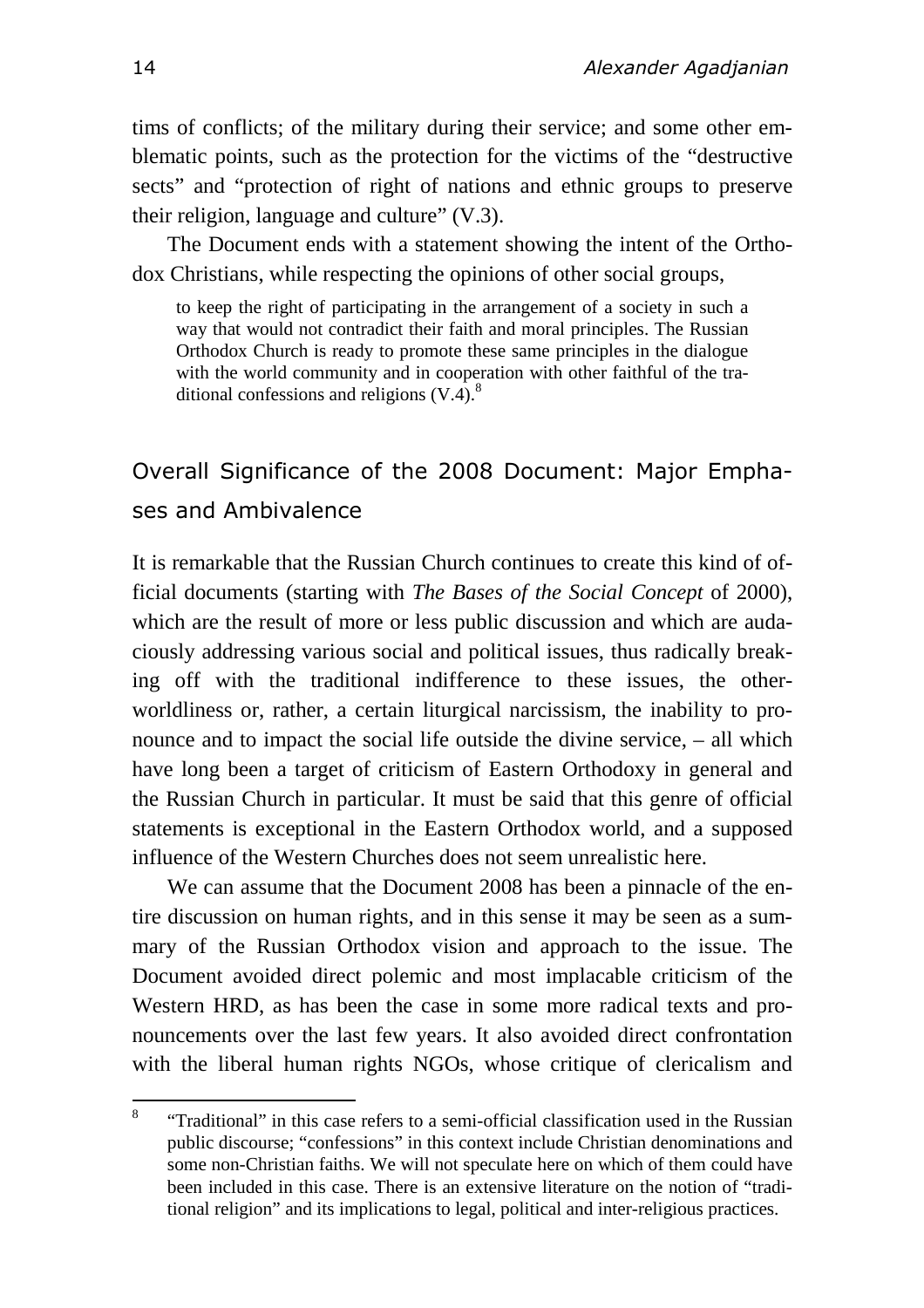whose unequivocal protection of the religious minorities partly inspired the Church to engage in the entire project.

In a sense, the Document 2008 takes a more conciliatory position and emphasizes dialogue, trying to reconcile the ethos of Eastern Christianity, as the authors see it, with the ethos of the human rights. I can reiterate what I have stated in the beginning of this paper: the overall significance of this discursive negotiation is that the Russian Church, with all its protective and conservative approach, and in spite of many conditions and reinterpretations (I will summarize them below), *does* accept the very language of human rights and finds some ideological and even theological tools to legitimize the discourse associated with the liberal and secular symbolic order. The Church wants to be a player in the public square within Russia and internationally, claiming its own place and role in the arrangements of the national and global society, and appealing to other ("traditional") religions that can join these efforts.

One important conclusion that we can draw from the analysis of the Russian Orthodox vision of the human rights is that the whole project, as it was clearly seen in the Document 2008 we have just studied, has an ambivalent, protean intent. On the one hand, as I have just mentioned, it is *outward-oriented*, for it contains a claim of the Church to be publicly present and visible, to play a social role and to acquire a political and moral weight; it contains some declarations that are addressed to the wide national and global public.

On the other hand, it seems to be deeply *inward-oriented*. Its major objective is to create a clear reference to believers, to the Church members, to the clergy and lay communities, and to offer some guidelines to the Church on how to deal with the HRD and how to use this legal and ideological instrument with the purpose of *protecting the rights of the Church and its members*. This inward orientation seems to be prevalent. It is expressed overtly in the resolution of the Bishops' Council, which recommends the Document to be used in dealing with respective issues and to be studied in the seminaries. However, even more important are some ideas found in the text of the Document. The intrusion into the rights to believe and to perform religious rituals is considered a major violation of human rights; the Document warns about the interference into the inner life of believers; it fights against the imposition of alien norms and moralities that contradict the religious ones; it reiterates the threat to the integrity of religious and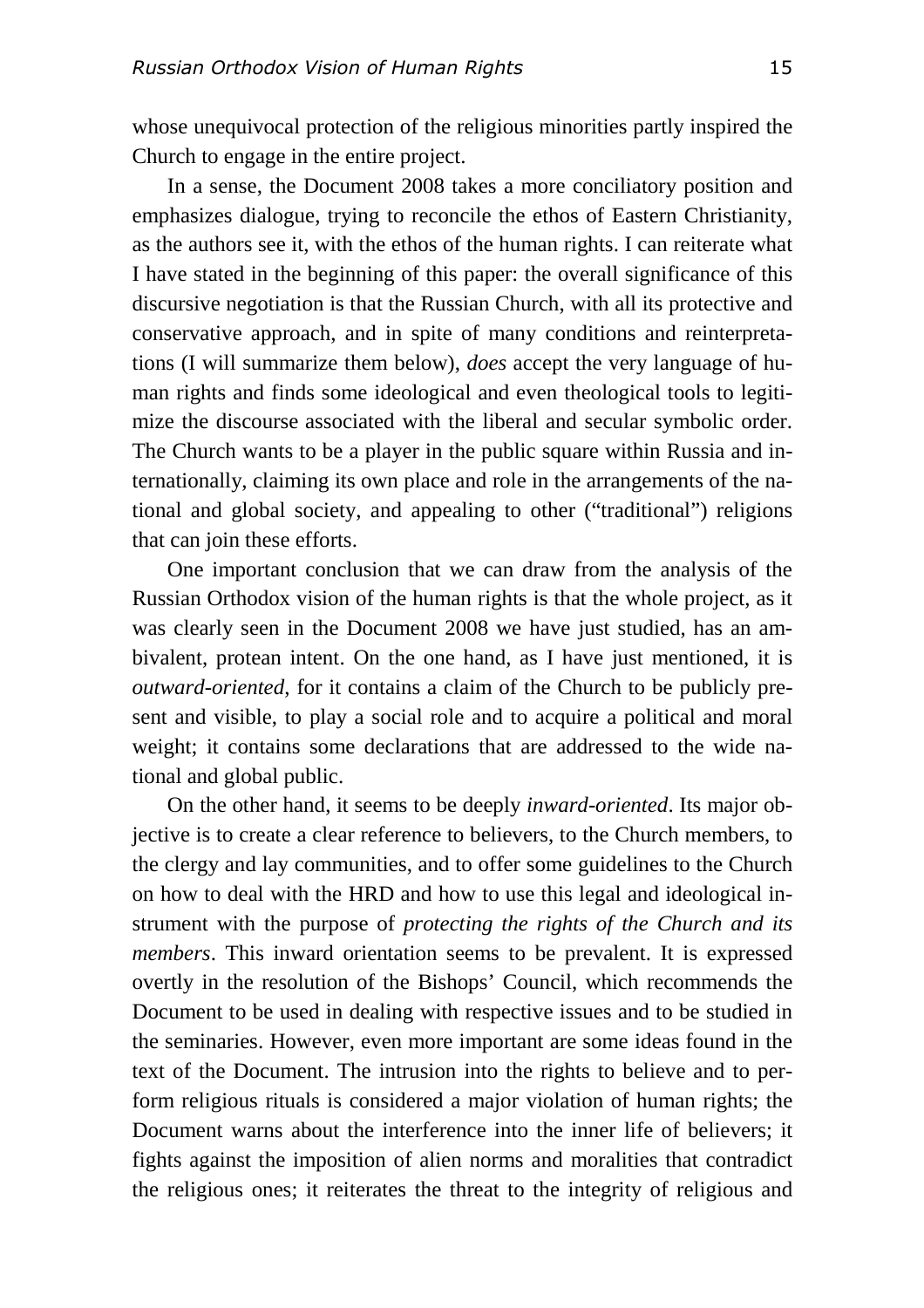cultural traditions and makes the protection thereof a major human rights activity; it singles out offences against religious beliefs, religious feelings and the desecration of the holy objects. Finally and most importantly, as we have seen, the authors speak of the *soteriological significance* of the debate, because the ubiquity of the HRD and respective legal norms directly conflict with some foundational Christian strategies, aimed at salvation. This approach proves that the Document is addressed, first of all, to *believers*, and not to all the rest who do not have to face this crucial conflict in their life strategy. Although we can find references to wider notions of rights and a wider scope of rights' applications, there is an unmistakable penchant in the Document to create a meaningful regime of coordination between Christian Orthodox values and the HRD.

I would like to point out this internal ambivalence between the outward and the inward orientations of the Russian Orthodox humans rights project, for, as we shall see quite soon, this clearly reflects an ambiguity in the very *identity* and *self-positioning* of the Russian Church. But to be able to explain this fundamental ambiguity, we first need to quickly overview major substantial emphases as expressed in these texts.

In terms of content of the project and the values promoted there, I would single out the following points. One such interesting point is the treatment of correlation between individual and community, individual rights and communal (group) rights. As I have said, the 2008 Document is trying to soften this opposition, in comparison to some of the previous texts I have studied. The individual and collective rights are said to be interrelated. I think that the Church cannot deny the individual personalistic aspect of the theological language of dignity and freedom, and the recognition of the social consequences of this language is by itself remarkable. Yet, undeniably, the authors' goal is to address, first of all, the community, – or, rather, two kinds thereof: firstly, the community of *explicit* Orthodox believers, and secondly, the community of "the people" at large who are supposed to be *implicitly* Orthodox. Thus, collective or group values certainly dominate, in the final analysis.

Accordingly, a common and ubiquitous feature across the previous texts and the 2008 Document is the emphasis on *national* values, the rights to hold them and the rights to protect them; the nationalist vocabulary goes hand in hand with the religious one, and the "national rights" are thought as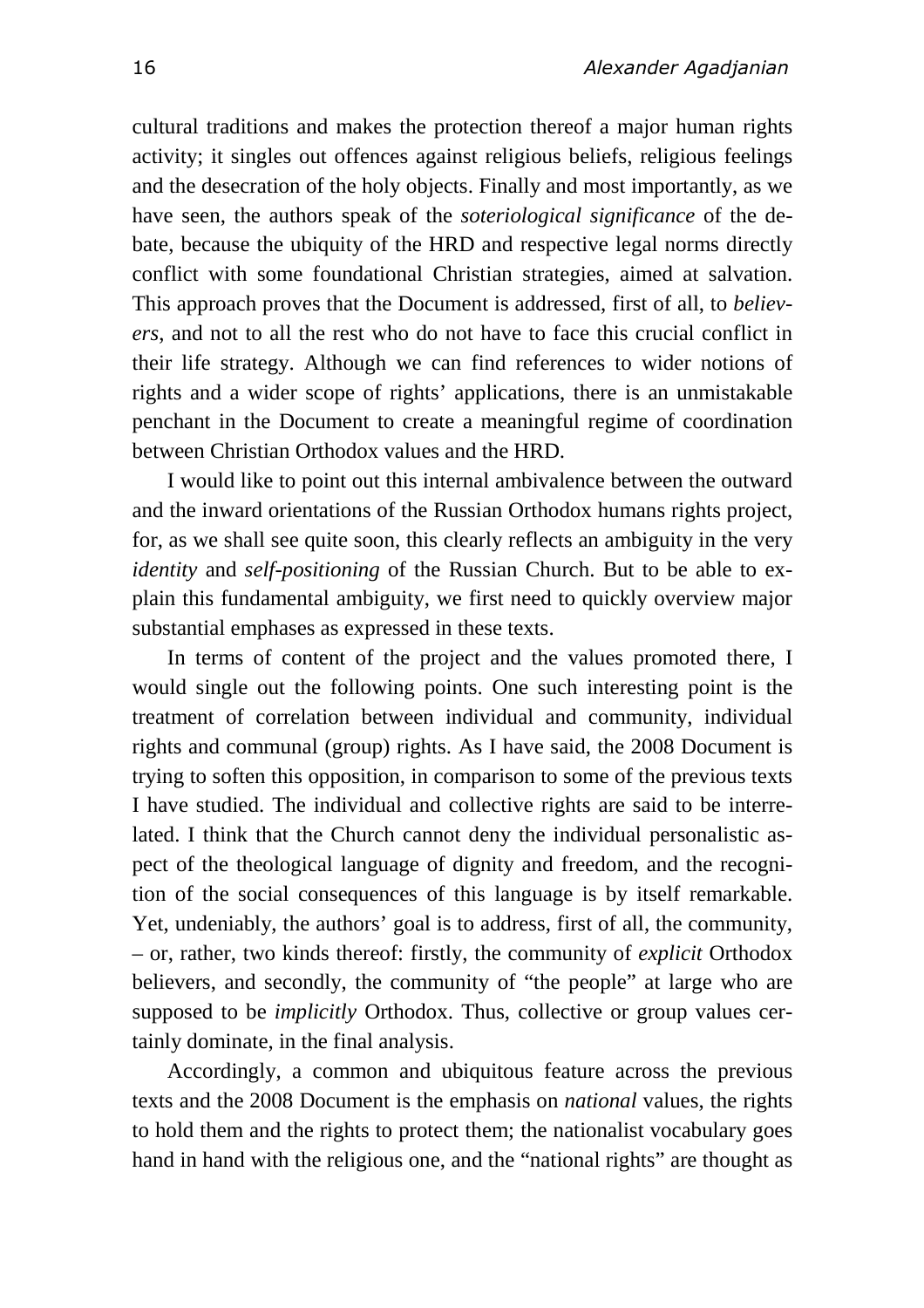the utmost manifestation of the group, or collective, rights.  $9$  (Family is also heavily stressed as the first focus of group values). Also, predictably, as the next step, based on the national discourse, comes an obvious bias in the entire project to diminish the perception of the *state* as a threat to human rights: instead of a clear classical opposition of the individual rights to state authorities, the Document is careful to avoid in many (although not in all) cases such a direct opposition and to negotiate a much more collaborative stance with regards to the national state. For example, this bias is expressed when the Document speaks about the "higher interests" of the Fatherland; or when it endorses the cooperation with the state while downplaying the issue of social strife; or when alluding to the fact that the state should not treat the "nationally formative" Orthodoxy equally with other faiths; or when including some state-related social security activities into the Church's own repertoire; or when muffling the role of the state by putting it in a long list of other threats to human rights (transnational corporations, pseudo-religious sects, criminal communities, etc.).

## Russian Church's dual identity: minority or majority or both?

Let us get back now to the overall significance of the Russian Orthodox human rights project, as I call it, and to the fundamental ambivalence which can be revealed there. First of all, the objective of the entire project is clearly *not* to refute the Western HRD completely in order to reassert an unchanged, traditional Christian vision of man and society; no: it is rather a negotiation, or even "harmonization", in the authors' own language. *Nor* is it an attempt to create a comprehensive *alternative* human rights theory – this might have been, indeed, an initial ambition, but it has not been realized.

In fact, the project seems to be more modest and particularistic: trying to negotiate a place of the community of Russian Orthodox believers *as a* 

 $\overline{9}$ In a previous text, Father Vsevolod Chaplin, who has been active in the discussion on human rights, promoted a much more radical idea of an "organic" *symphonia* between Church, Nation and State, the idea of "people-organism", whose differentiation into individual actors, involved in competition, is undesirable and should be rejected as a direct product of "the world damaged by sin" (Chaplin 2005 and 2007).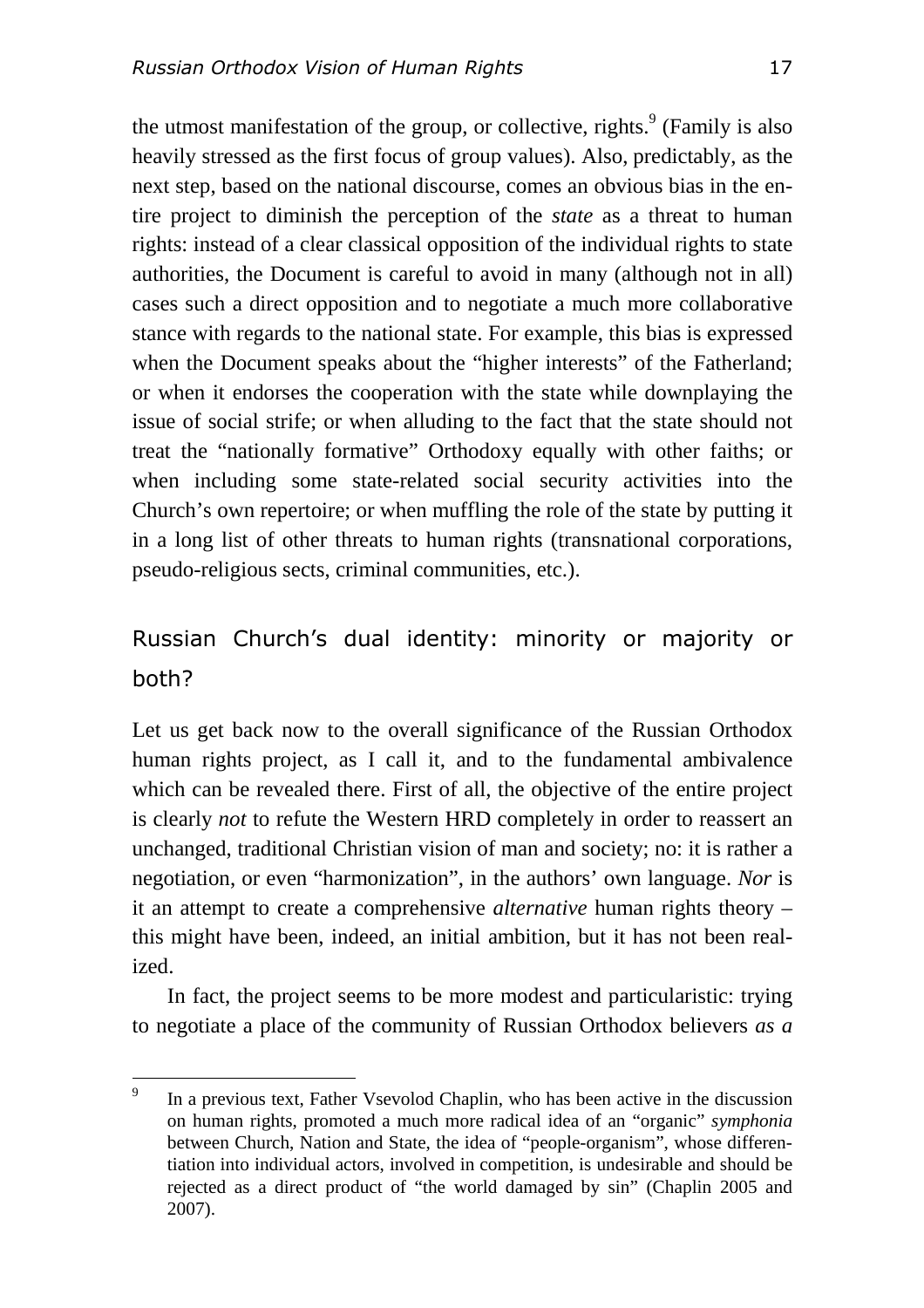*minority* (perceived individually, but mostly collectively) within the new secular symbolic universe – national and global; this means self-positioning as an institutional, social and moral *enclave*, which uses the human rights rhetoric to create and protect its own niche, its own modest space within the global multicultural universe. The liberal HRD is mostly seen as the cultural environment favorable to protecting the religious rights of the community of Orthodox believers (as well as the communities of other faiths).

On the other hand, however, there is yet another motive – which is less straightforward, not promoted aggressively, but is obviously expressed in many ways. Namely, the authors want to remind the Russian society, the Russian state (and the international community, for that matter) that the Russian Orthodox Church has been a "formative factor" for the Russian cultural ethos, and therefore Christian anthropology, Christian vision of dignity and freedom, Christian version of rights, *must define* – at least in a certain degree – the public discourse of values and morality. This reminder has a totally different tenor: it is not a protective position of a minority, but rather the claim to represent, as a dominant religious and moral force, a *majority –* be it implicit, latent, only potential, but still the majority of the Russian people. (Hence, by the way, comes the staunch refusal to accept the legal norm of religious freedom as a "sign of apostasy;" hence comes also the appeal to the state not to observe equal neutrality to all religions). In *this* aspect, Russian Orthodoxy claims religious, moral and cultural domination, not the protection of a minority enclave.

Here are the roots of ambivalence: self-positioning as minority in one sense, and majority in another sense. If Russian Orthodoxy is a minority, its approach to the HRD represents a typical protective reaction against liberal tradition, with distinct overtones of anti-Western, post-colonial reaction to the dominant language of human rights – the language that claims to be global and universal. To this global secular "monoculture" promoted by the West, the Russian Church responds with a protective celebration of parochial, particular tradition, a "cultural reserve," within which "the rights" are conceived to be different and only partly applicable.

Conversely, if the Russian Orthodoxy claims to be a majority in Russia, as a "dominant moral force" (and, perhaps, globally, in alliance with all other "traditional" religious traditions that are altogether opposed to secular globalization), its engagement with the issues of human rights means a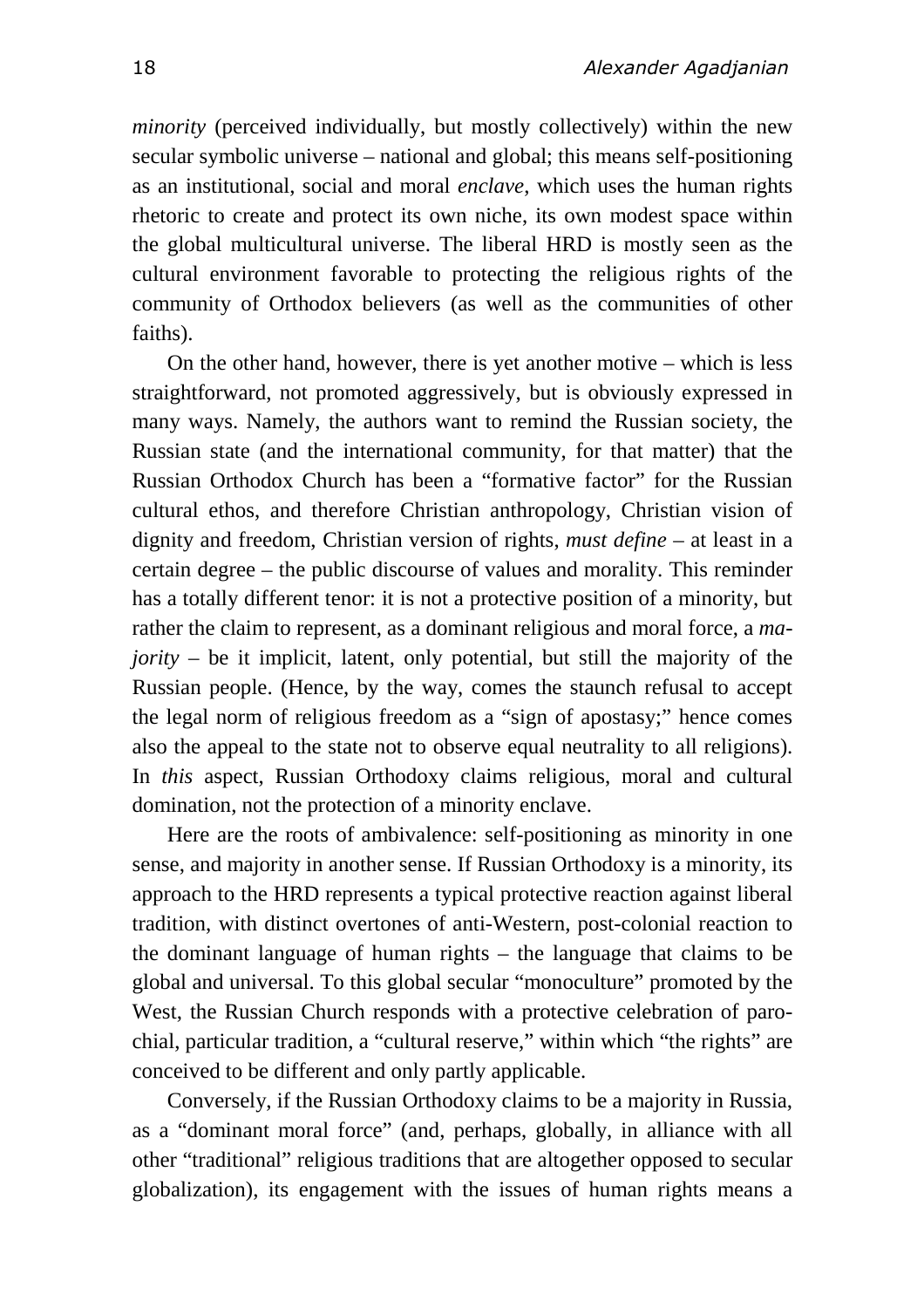more determined and ambitious challenge to the Western "rights talk." However, in my opinion, at this point, the first, protective tone dominates, while the second claim remains more in a *latent*, less articulated mode – at least in the final official Document we have discussed.

In any case, an obvious significance of the Church's engagement in the HRD may be further interpreted in the following way: the Church, speaking in sociological terms (I put aside here the more theological definitions of what the Church is), is a huge institution, with a big number of people being its corporate "employees" (not only clergy, but, we can say, in some sense, all the believers, however loose may sound the term). This institution has therefore its particular "corporate interests." This institution or, we can say, this nationwide and, indeed, transnational Corporation has the right and the will to claim a special treatment, can declare and assert its own vision and interests in the public square. In this sense, it is not at all surprising that one of the main spheres of such a self-assertion and selfprotection would be the widely recognized, legally and politically efficient, but also highly contested sphere of human rights – both their discourse and practice.

There is yet another important side of the whole issue: the Russian Church not only *seeks* to assert its "corporate interests," but also *is able* to do this, and these abilities may be growing since the early 2000s, with the rise of the Putin regime and an overall shift in the Russian society. There is certainly a correlation, if not a direct link, between the Orthodox critique of the Western HRD and the growing anti-Westernism both in the ruling Russian elites and the population. It is true that the new Russian regimes have been looking for some new ideological foundations for a specifically Russian form of societal and political system. The dominant religion has been mentioned many times as one of the possible sources. It goes without saying that the high Church hierarchy is a part of the political establishment, cooperating with the authorities in many ways at all levels. The idea of such cooperation *with* the government – instead of a classic human rights idea of protecting the individual *against* the government – has being obvious in some parts of the Document we just analyzed.

It should be said, in terms of precision, that the political regime's appeal to the Russian Orthodox tradition and the Church has been quite careful and cautious; in no way is the Church openly invited to become a fullfledged state institution or its official ideological agency; the constitutional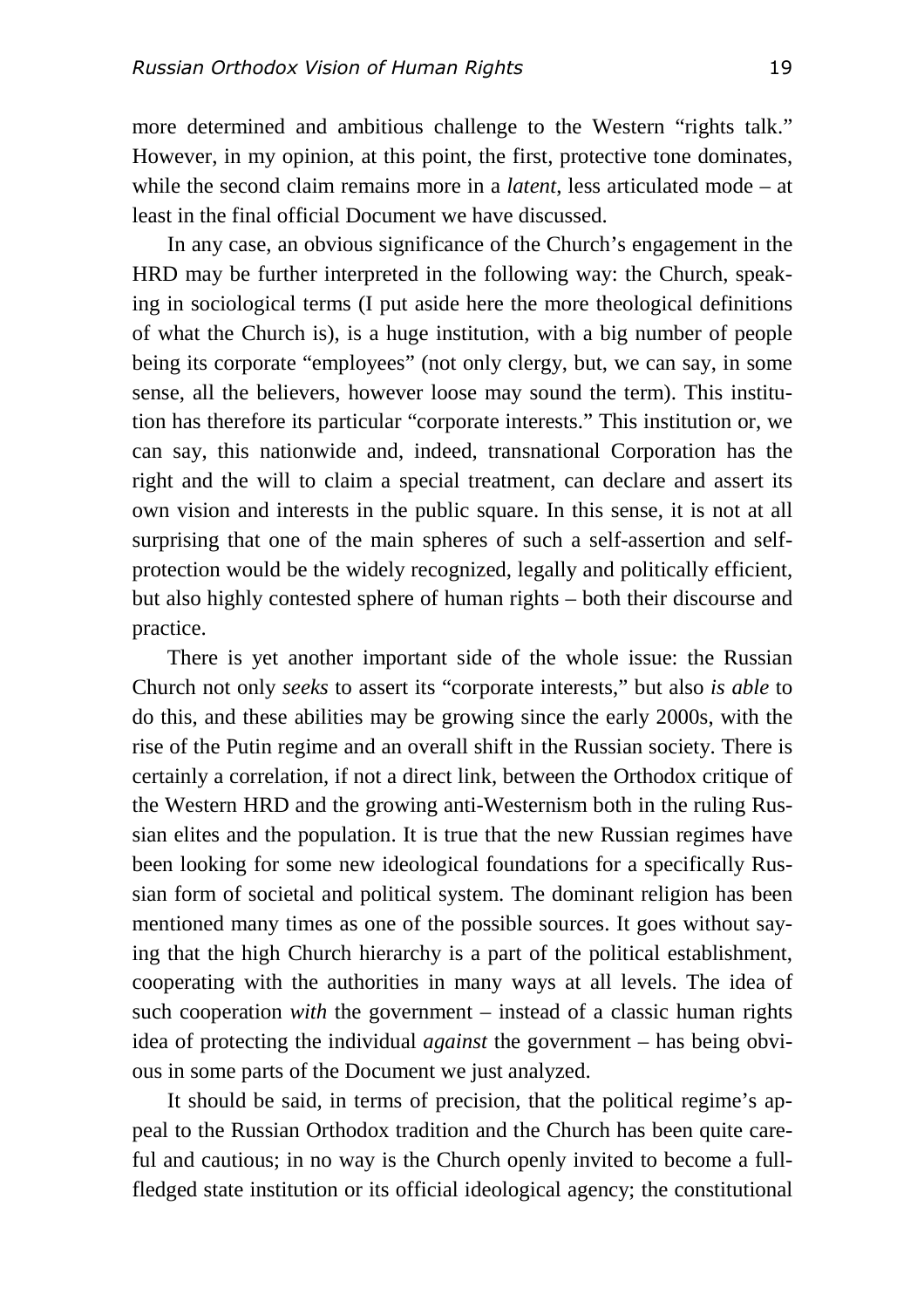secularity is firmly observed, and religious skepticism and anti-clericalism is quite strong among a part of the ruling elite. Even if the affinity of views on human rights, as on many other issues, in the political and religious elites may be striking, both sides are quite careful about being sufficiently autonomous from each other. The Church, for its part, does want to be increasingly active in its involvement with the state, but not to the point of loosing this autonomy.

\* \* \*

Overall, in its particular vision of human rights and the human person, exposed in the last official Document of 2008 and discussed at length in this paper, the Russian Church firmly tries to circumscribe its special institutional space and its interest to assert specific rights of the clergy and believers; it emphasizes the protection of the right to hold and to practice Orthodox values in the world dominated by Western human rights ideology; and it carefully and cautiously reminds to political elites and the Russian society that it possesses a set of values that can be offered as an alternative to the "Western liberal ethos." Important here is the acceptance, despite and even *through* partial rejection, of the very language of human rights; and the will to use the very notion and principle of human rights in the Church's own discourse. However, in the final analysis, the ultimate objective here is to use the *rights talk* to assert the *right* to be different.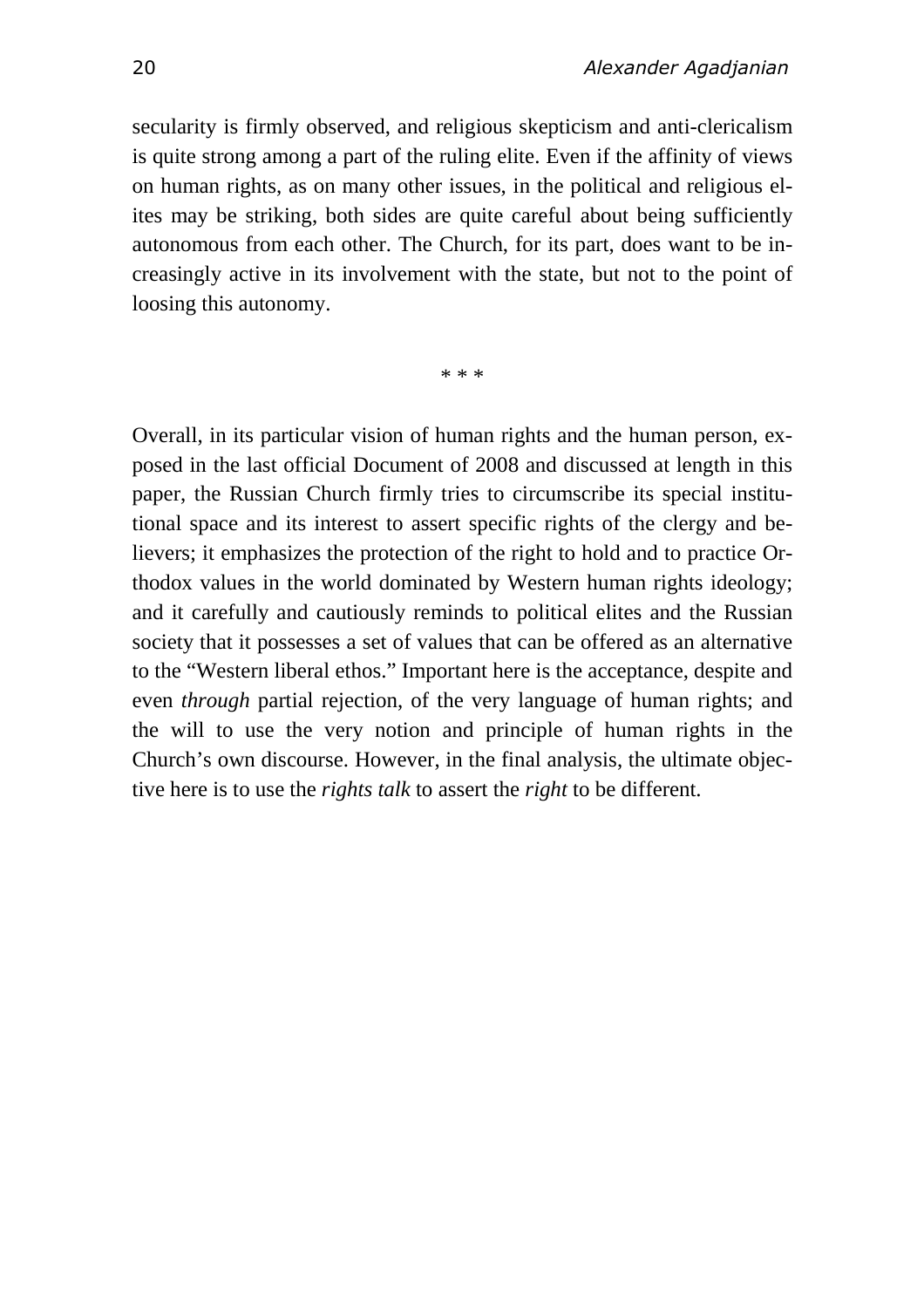#### References

- Agadjanian, Alexander 2006. "The Search for Privacy and the Return of a Grand Narrative: Religion in a Post-Communist Society." *Social Compass* 53: 169–184
- Agadjanian, Alexander / Rousselet, Kathy 2005. "Globalization and Identity Discourse in Russian Orthodoxy." Pp. 29–57 in V. Roudometof / A. Agadjanian / J. Pankhurst (eds.), *Eastern Orthodoxy in a Global Age*. Walnut Creek, CA: AltaMira Press
- Chaplin, Father Vsevolod 2005. "Pravoslavie i obshchestvennyi ideal segodnia." [Orthodoxy and the Ideal Society Today.] Pp. 162–169 in A. Verkhovsky (ed.), *Predely svetskosti*. [The Limits of Secularity.] Moscow: Informatsionno-analiticheskii tsentr "Sova"
- Chaplin, Father Vsevolod, 2007. *Russkaia pravoslavnaia tserkov', prava cheloveka i diskussii ob obshchestvennom ustroistve*. [The Russian Orthodox Church, the Human Rights, and the Discussions About Social Structure.] Interfax, available at http://www.interfax-religion.ru (retrieved on 16 October 2007)
- Declaration 2006. *Deklaratsia o pravakh i dostoinstve cheloveka*. *X Vsemirnyi Russkii narodnyi sobor, Moscow, April 4–6, 2006.* [Declaration on the Rights and Dignity of Man, adopted by the  $10<sup>th</sup>$  World Congress of the Russian People.] Available at: http://www.mospat.ru/index. php?page=30728 (retrieved on  $14<sup>th</sup>$  November 2008)
- Ignatieff, Michael 2001. *Human Rights as Politics and Idolatry.* Princeton: Princeton University Press
- Kirill (Gundiaev), Metropolitan of Smolensk and Kaliningrad 1999. "Obstoiatel'stva novogo vremeni." [Circumstances of the New Era.] *NG-Religii*, 26<sup>th</sup> May
- Kirill (Gundiaev), Metropolitan of Smolensk and Kaliningrad 2000a. "Norma zhizni kak norma very." [The Norm of Life as the Norm of Faith.] *Nezavisimaia gazeta*, 16<sup>th</sup> February
- Kirill (Gundiaev), Metropolitan of Smolensk and Kaliningrad 2000b. Report at the Inter-Religious Forum, Moscow, 13–14<sup>th</sup> November
- Kirill (Gundiaev), Metropolitan of Smolensk and Kaliningrad 2004. "Pravoslavie i liberalism: protivostoianie ili dialog? Mitropolit Kirill o 'pravakh cheloveka'." [Orthodoxy and Liberalism: Opposition or Dialogue? Metropolitan Kirill on Human Rights.] (An Interview, *Radio*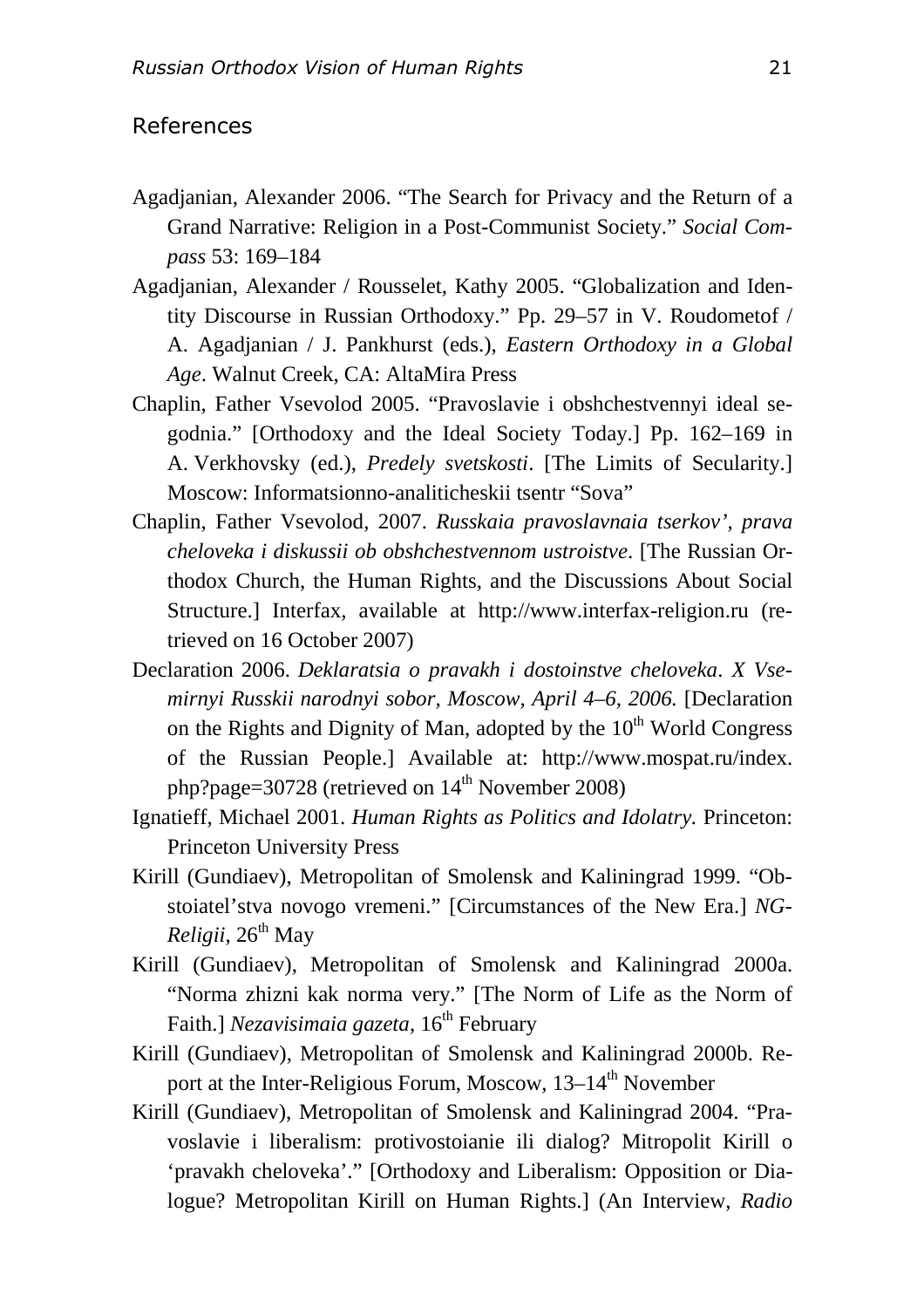*Radonezh*, 26th August 2004), published at *Analiticheskoe obozrenie*, 149, *Radonezh: Pravoslavnoe obshchestvo (bratstvo),* Moscow, available at http://www.reshma.nov.ru/ alm/pr\_sov/pravoslavie\_liberalizm. htm (retrieved on  $14<sup>th</sup>$  December 2008)

- Kirill (Gundiaev), Metropolitan of Smolensk and Kaliningrad 2005. Speech at the conference "*Religion in Current International Politics*," St. Petersburg,  $30<sup>th</sup>$  September 2005, available at http://www.mospat.ru (retrieved on  $23<sup>th</sup>$  December 2005)
- Nikifirov, Evgenii, and Father Makarii (Markish) 2004. "Tam gde dobro pod zapretom." [Where the Good is Under a Ban.] *Analiticheskoe obozrenie*, 9 (151), *Radonezh: Pravoslavnoe obshchestvo (bratstvo),*  Moscow, available at http://radonezh.ru/analytic/articles/ (retrieved on  $25<sup>th</sup>$  December 2006)
- Osnovy 2000. "Osnovy sotsialnoi kontseptsii Russkoi Pravoslavnoi tserkvi." [Bases of the Social Concept of the Russian Orthodox Church.] Pp. 329–410 in *Ybileinyi Archiereiskii Sobor Russkoi Pravoslavoi Tserkvi, 13–16 avgusta 2000. Materialy.* [Proceedings of the Jubilee Bishops' Council of the Russian Orthodox Church, 13-16<sup>th</sup> August 2000.] Moscow: Izdatel'skii Sovet Moskovskogo Patriarkhata, 2001
- Osnovy 2008. *Osnovy uchenia Russkoi pravoslavnoi tserkvi o dostoinstve, svobode I pravakh cheloveka.* **[**The Bases of the Russian Orthodox Teaching on Dignity, Freedom and Human Rights.] Published at the official site of the Moscow Patriarchate, available at http://www.mospat. ru/index.php?page=41597 (retrieved on  $14<sup>th</sup>$  December 2008)
- Round-table 2004. "Svoboda i dostoinstvo lichnosti: pravoslavnyi i liberal'nyi vzgliady." [Freedom and Dignity of the Person: Orthodox and Liberal Views.] Round-Table on July 1<sup>st</sup>, 2004 by the "Radonezh" Society, *Radonezh: Prasvoslavnoe obshchestvo (bratstvo)*, 149 (Special Issue), available at http://www.radonezh.ru/new/?ID=2164 (retrieved on  $14^{\text{th}}$  December 2008)
- Wiesel, Elie 1999. "A Tribute to Human Rights." In Y. Danieli et al. (eds.), *The Universal Declaration of Human Rights: Fifty Years and Beyond.* Armityville, NY: Baywood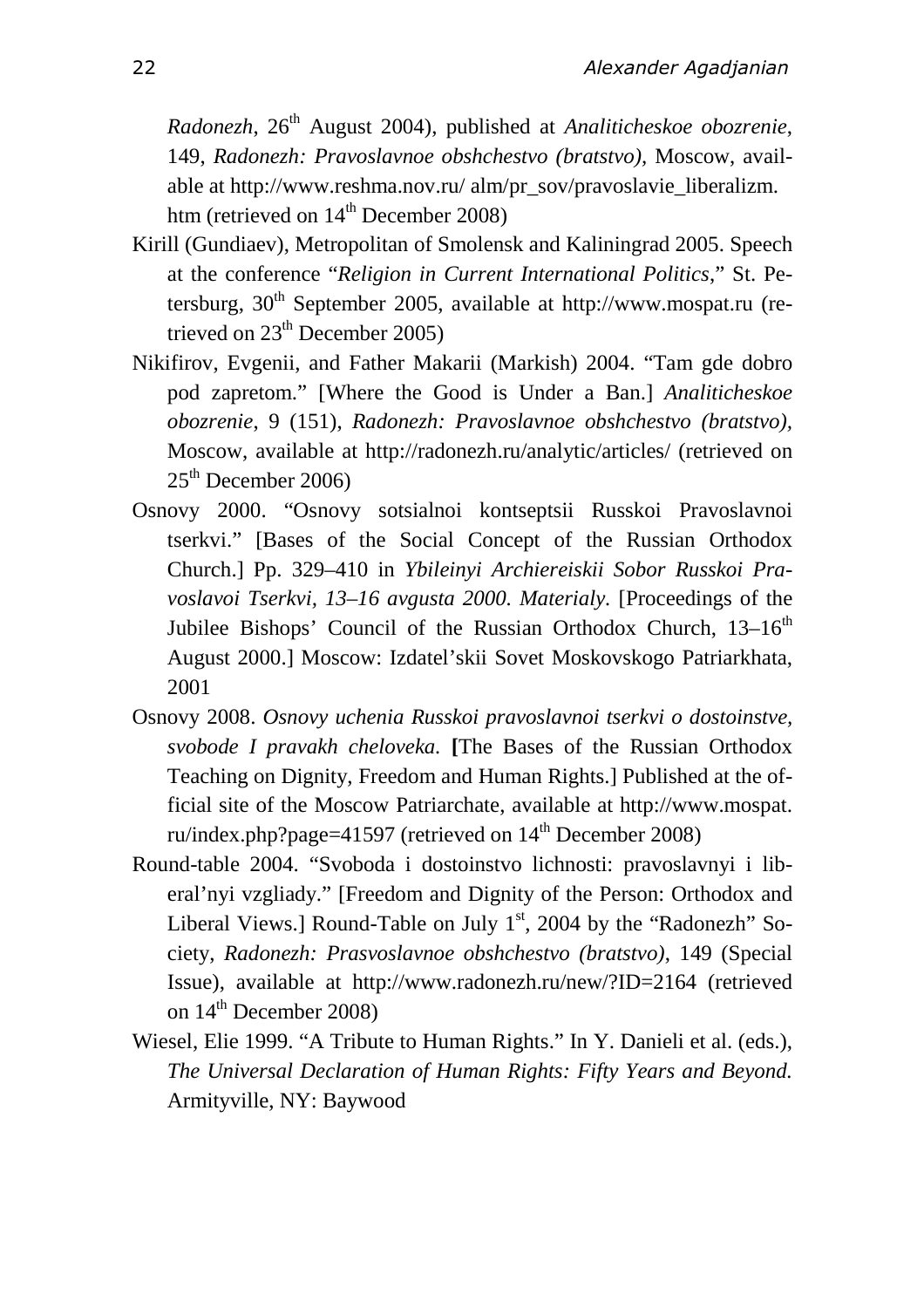### About the Author

Alexander Agadjanian, born 1958, is currently Professor at the Center for the Study of Religion in the Russian State University of Humanities (RGGU) in Moscow. In addition, he teaches as Online Instructor and Faculty Associate at the Department of Religious Studies of the Arizona State University, USA. He has studied history, social sciences and world history at the Moscow State University and earned his doctorate in 1993 from the Institute of Oriental Studies of the Russian Academy of Sciences in Moscow.

### Selected Publications

Books:

*Religija i svetskoe gosudarstvo. Printsip* Laïcité *v mire i v Evrazii.* [Religion and secular State. The Concept of *Laïcité* in the World and in Eurasia.] (Co-editor)*.* Moscow: French-Russian Center for Human and Social Sciences, 2008

*Religioznye praktiki v sovremennoi Rossii.* [Religious Practices in Today's Russia.] (Co-editor), Moscow: Novoe Izdatel'stvo, 2006.

*Eastern Orthodoxy in a Global Age.* (Co-editor). Walnut Creek, CA: AltaMira Press, 2005

*Buddiiskii put' v XX-m veke: religioznye tsennosti i sovremennaia istoria v stranakh theravady.* [The Buddhist Way in the 20<sup>th</sup> Century: Religious Values and Contemporary History of the Theravada Nations.] Moscow: Nauka, 1993

Articles:

"Individual and Collective Identities in Russian Orthodoxy." (Co-authored with K. Rousselet), in C. Hann / H. Goltz (eds.), *Anthropologies of Eastern Christianities* (forthcoming)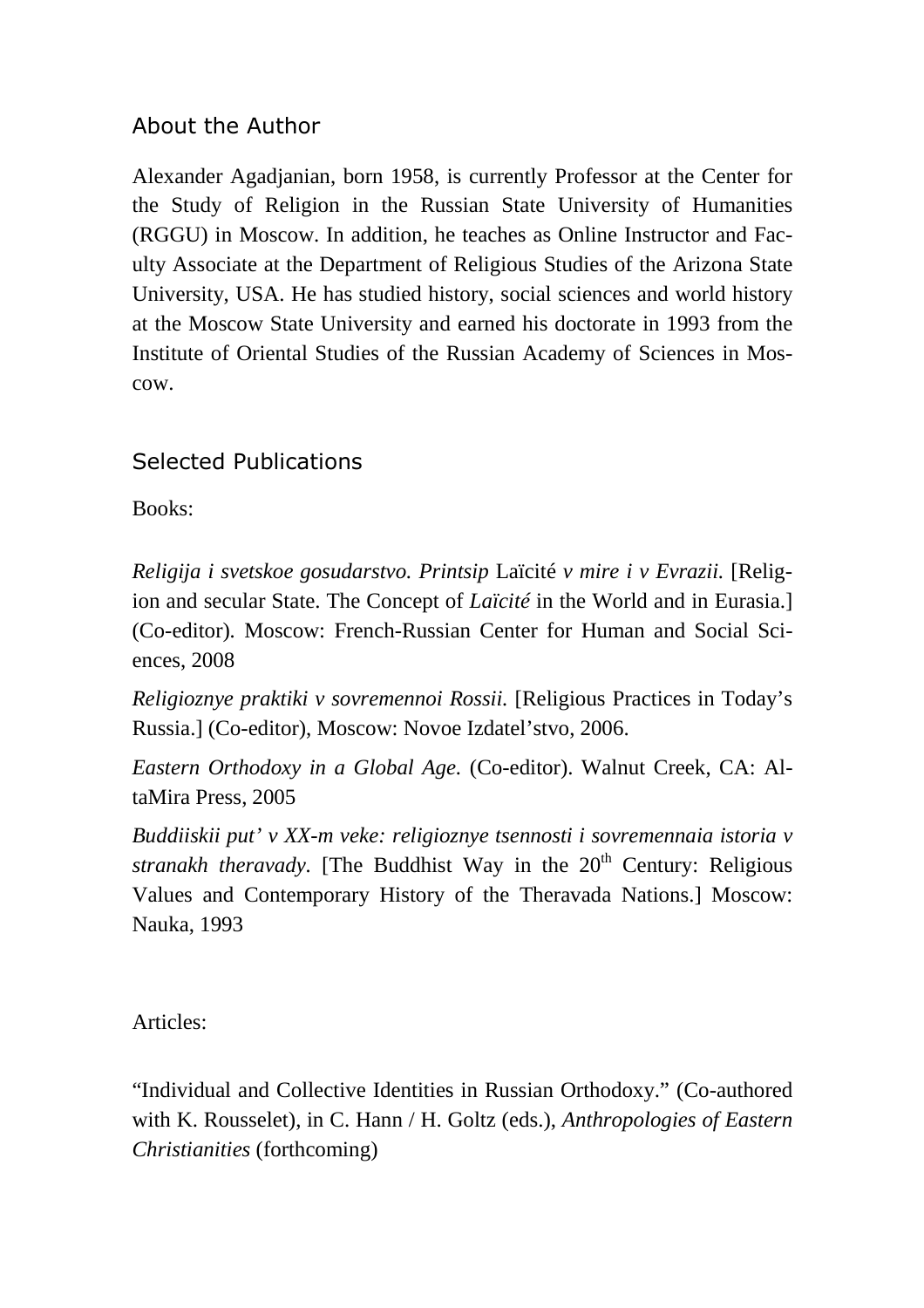"Eastern Christianities." In Routledge Encyclopedia, *The World's Religions: Continuities and Transformations* (forthcoming)

"In difesa dell'universalità e dell'individualismo. Riposta ad Adam Seligman." *Daimon* 7 (2007) 239–254

"Why and How Study Russian Religious Practices?" [Kak i zachem izuchat' sovremennye religioznye praktiki v Rossii?] (Co-authored with K. Rousselet). Pp. 10–31, in A. Agadjanian / K. Rousselet (eds.), *Religious Practices in Today's Russia.* [Religioznye praktiki v sovremennoi Rossii.] Moscow: Novoe Izdatel'stvo, 2006

"The Search for Privacy and the Return of a Grand Narrative: Religion in a Post-Communist Society." *Social Compass* 53 (2006) 169–184

"Eastern Orthodoxy in the Global Age – Preliminary Considerations." (Coauthored with V. Roudometof). Pp. 1–28 in V. Roudometof / A. Agadjanian / J. Pankhurst (eds.), *Eastern Orthodoxy in a Global Age*. Walnut Creek, CA: AltaMira Press, 2005

"Globalization and Identity Discourse in Russian Orthodoxy." (Coauthored with K. Rousselet). Pp. 29–57 in V. Roudometof / A. Agadjanian / J. Pankhurst (eds.), *Eastern Orthodoxy in a Global Age*. Walnut Creek, CA: AltaMira Press, 2005

"Religions Between Universal and Particular: Eastern Europe After 1989." Pp. 71–90 in S. Saha (ed.), *Religious Fundamentalism in the Contemporary World: Critical Social and Political Issues*. Lanham: Lexington Books, 2004

"Breakthrough to Modernity, Apologia for Traditionalism: The Russian Orthodox View of Society and Culture in Comparative Perspective." *Religion, State and Society* 31 (2003) 327–346

"The Social Vision of Russian Orthodoxy: Balancing Between Identity and Relevance." Pp. 163–182 in J. Sutton / W. van den Bercken (eds.), *Orthodox Christianity and Contemporary Europe*. Leiden: Peeters, 2003

"The Public Religion in Russia and the Search for National Ideology." *Journal for the Social Scientific Study of Religion* 40 (2001) 351–365

"Revising Pandora's Gifts: Religious and National Identities in Post-Soviet Societies." *Europe-Asia Studies* 53 (2001) 472–488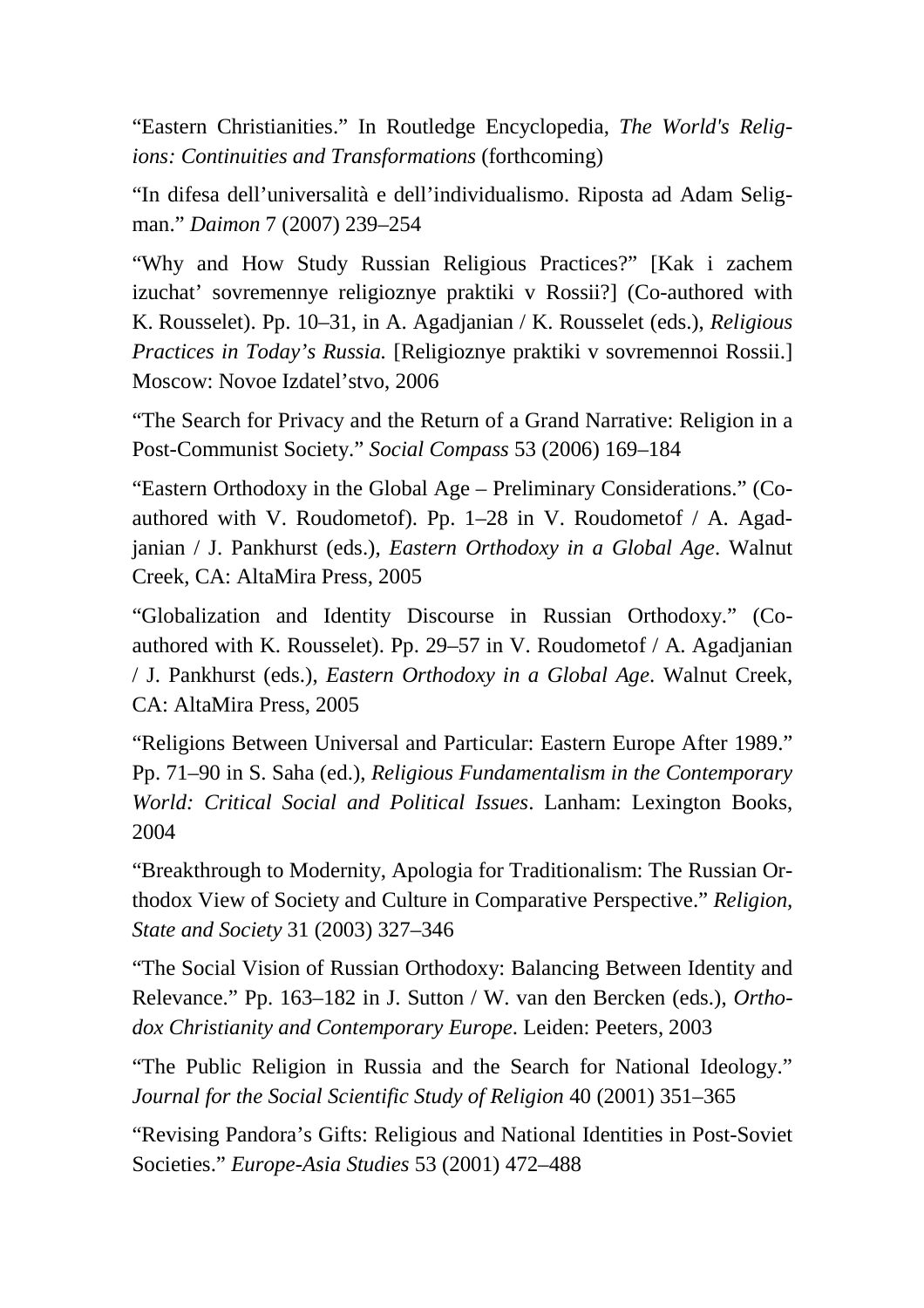"Religious Pluralism and National Identity in Russia." *International Journal on Multicultural Societies*, 2 (2000), available at http://www. unesco.org/shs/ijms/vol2/issue2

"Russian Religion in Media Discourse: Entropy Interlude in Ideocratic Tradition." Pp. 251–286 in Kotiranta Matti (ed.), *Religious Transition in Russia*. Helsinki: Aleksanteri Institute, 2000